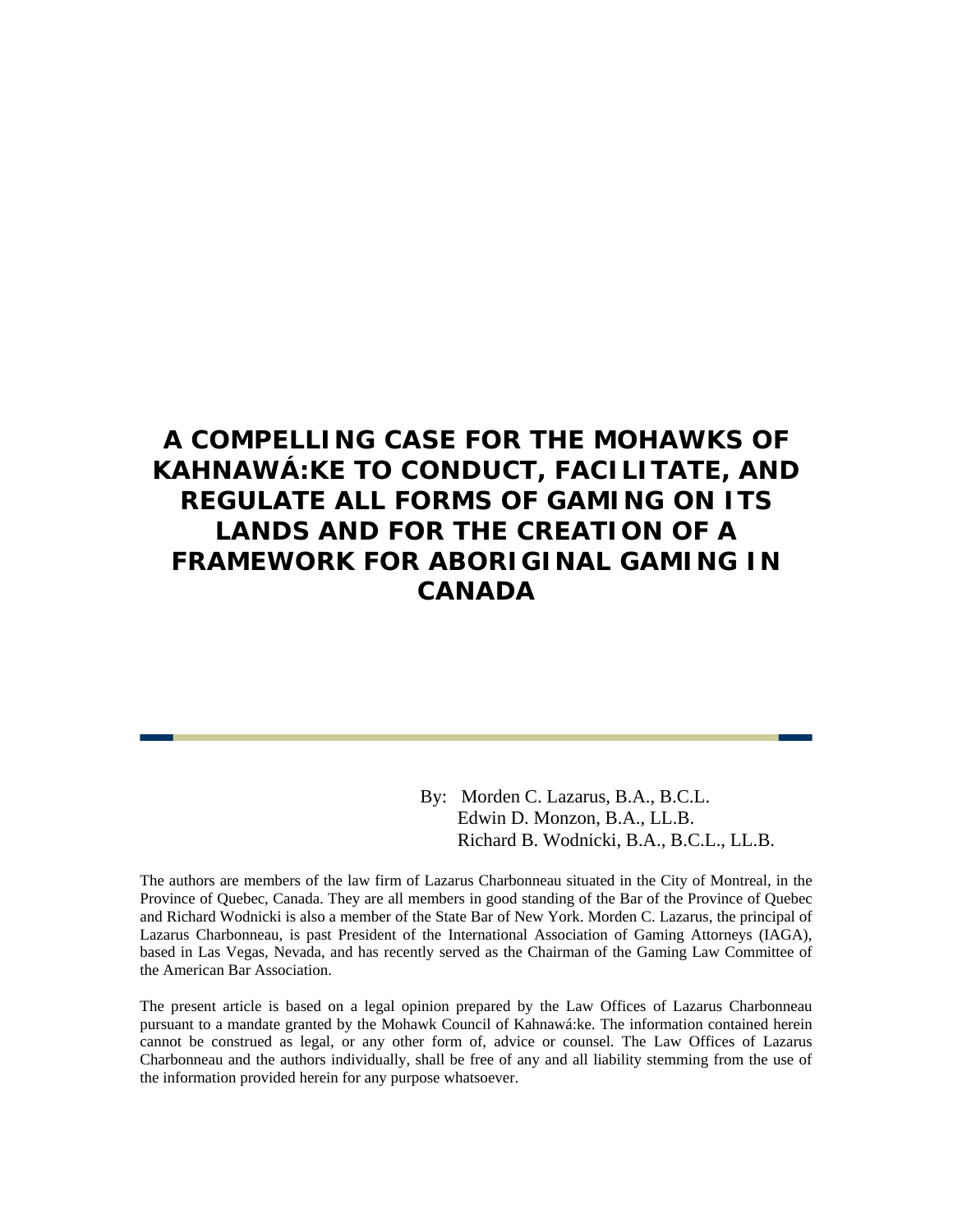## **TABLE OF CONTENTS**

| I.  |    |                                                                                                                                                                                                                                     | CULTURAL AND HISTORICAL EVIDENCE TO SUPPORT THE RIGHT<br><b>PAGE</b><br>OF THE MOHAWKS OF KAHNAWÁ:KE TO CARRY OUT GAMING,<br>AND THE FACILITATION AND REGULATION OF GAMING BY VIRTUE              |  |  |  |
|-----|----|-------------------------------------------------------------------------------------------------------------------------------------------------------------------------------------------------------------------------------------|---------------------------------------------------------------------------------------------------------------------------------------------------------------------------------------------------|--|--|--|
|     |    |                                                                                                                                                                                                                                     | OF SECTION 35(1) OF THE CANADA CONSTITUTION ACT, 1982:- 3                                                                                                                                         |  |  |  |
|     | A) |                                                                                                                                                                                                                                     | Gaming Practices Exercised by the Mohawks of Kahnawá:ke<br>Since Prior to Contact With European Peoples, Which Form an                                                                            |  |  |  |
|     | B) |                                                                                                                                                                                                                                     | <b>Gaming Facilitation and Regulation Practices Exercised by the</b><br>Mohawks of Kahnawá: ke Since Prior to Contact with European<br>Peoples, Which Form an Integral and Defining Part of their |  |  |  |
| II. |    | ANALYSIS OF THE VARIOUS LEGAL "TESTS" THAT THE MOHAWKS<br>OF KAHNAWÁ:KE MUST SATISFY IN ORDER TO PROVE THEIR<br>ENTITLEMENT TO CLAIM AN ABORIGINAL RIGHT TO CARRY OUT<br>GAMING AND THE FACILITATION AND REGULATION OF GAMING:-  10 |                                                                                                                                                                                                   |  |  |  |
|     | A) |                                                                                                                                                                                                                                     |                                                                                                                                                                                                   |  |  |  |
|     |    | i)                                                                                                                                                                                                                                  |                                                                                                                                                                                                   |  |  |  |
|     |    | ii)                                                                                                                                                                                                                                 |                                                                                                                                                                                                   |  |  |  |
|     |    | iii)                                                                                                                                                                                                                                |                                                                                                                                                                                                   |  |  |  |
|     | B) |                                                                                                                                                                                                                                     | R. v. Van Der Peet. elaboration of the first part of the "Three Part                                                                                                                              |  |  |  |
|     | C) |                                                                                                                                                                                                                                     |                                                                                                                                                                                                   |  |  |  |
|     | D) | Application of the "Test" to the factual context of the Mohawks of                                                                                                                                                                  |                                                                                                                                                                                                   |  |  |  |
|     |    | i.                                                                                                                                                                                                                                  |                                                                                                                                                                                                   |  |  |  |
|     |    | ii.                                                                                                                                                                                                                                 |                                                                                                                                                                                                   |  |  |  |
|     |    |                                                                                                                                                                                                                                     | a.                                                                                                                                                                                                |  |  |  |
|     |    | iii.                                                                                                                                                                                                                                |                                                                                                                                                                                                   |  |  |  |
|     |    | iv.                                                                                                                                                                                                                                 |                                                                                                                                                                                                   |  |  |  |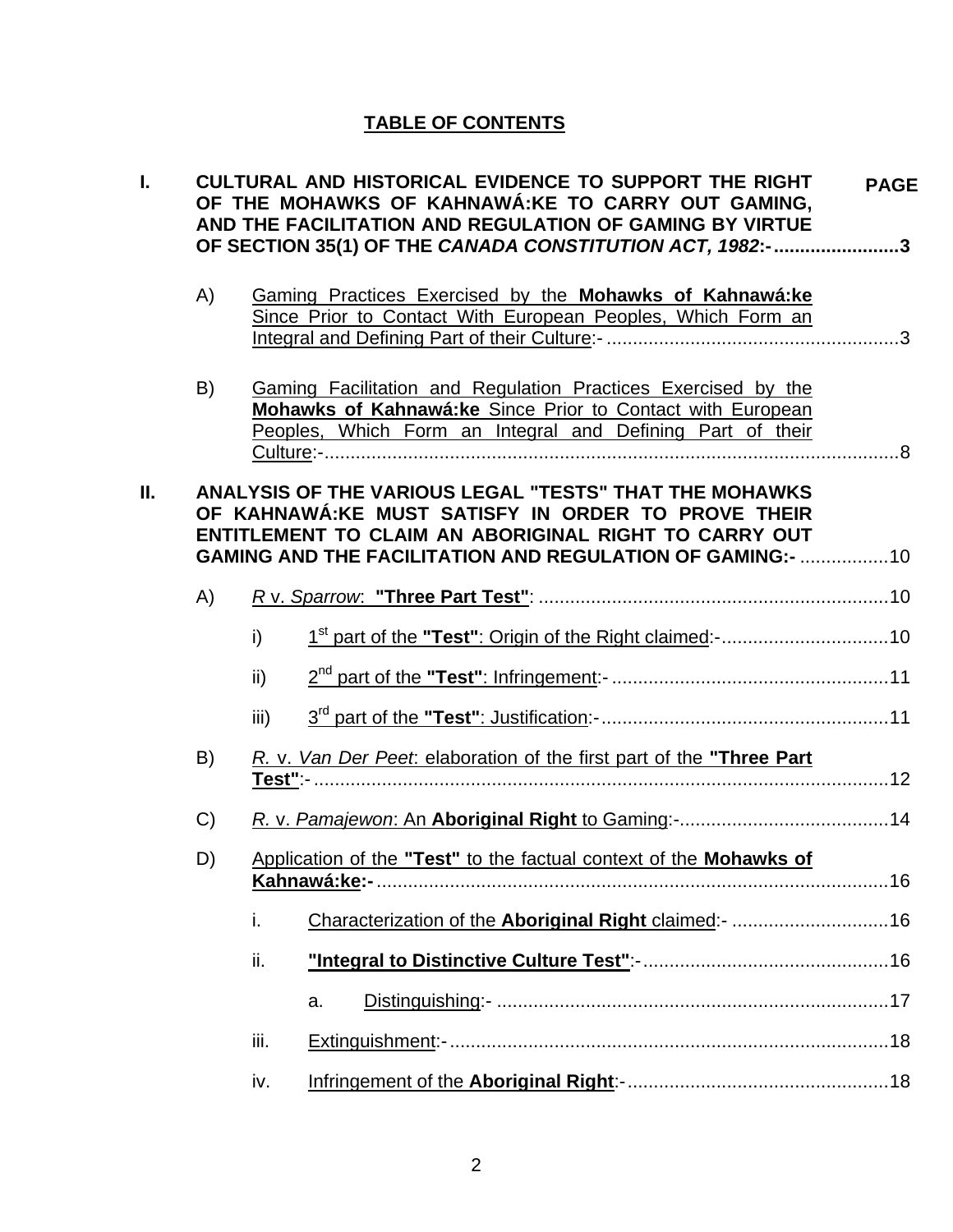|      |                                                                 | V.                                                                                                                                                                                                          |                                                           |  |  |  |
|------|-----------------------------------------------------------------|-------------------------------------------------------------------------------------------------------------------------------------------------------------------------------------------------------------|-----------------------------------------------------------|--|--|--|
|      | E)                                                              |                                                                                                                                                                                                             |                                                           |  |  |  |
| III. |                                                                 | ESTABLISHING THE LEGAL RIGHT OF THE MOHAWKS OF<br>KAHNAWÁ:KE TO CARRY OUT GAMING AND THE FACILITATION<br>AND REGULATION OF GAMING THROUGH A PROCESS OF<br>NEGOTIATION WITH THE GOVERNMENTS OF CANADA AND/OR |                                                           |  |  |  |
|      | A)<br>The Nature of the "Fiduciary Duty" owed to Canada's First |                                                                                                                                                                                                             |                                                           |  |  |  |
|      | B)<br>Models for a prospective Agreement between Canada and/or  |                                                                                                                                                                                                             |                                                           |  |  |  |
|      |                                                                 | i.                                                                                                                                                                                                          | An Agreement based on existing provisions of the Criminal |  |  |  |
|      |                                                                 | ii.                                                                                                                                                                                                         | An Agreement based on s.35(1) of the Canada Constitution  |  |  |  |
|      |                                                                 | iii.                                                                                                                                                                                                        | An Agreement based on amendments to the Criminal          |  |  |  |
|      |                                                                 | iv.                                                                                                                                                                                                         | An Agreement pursuant to The Canada/Kahnawá:ke            |  |  |  |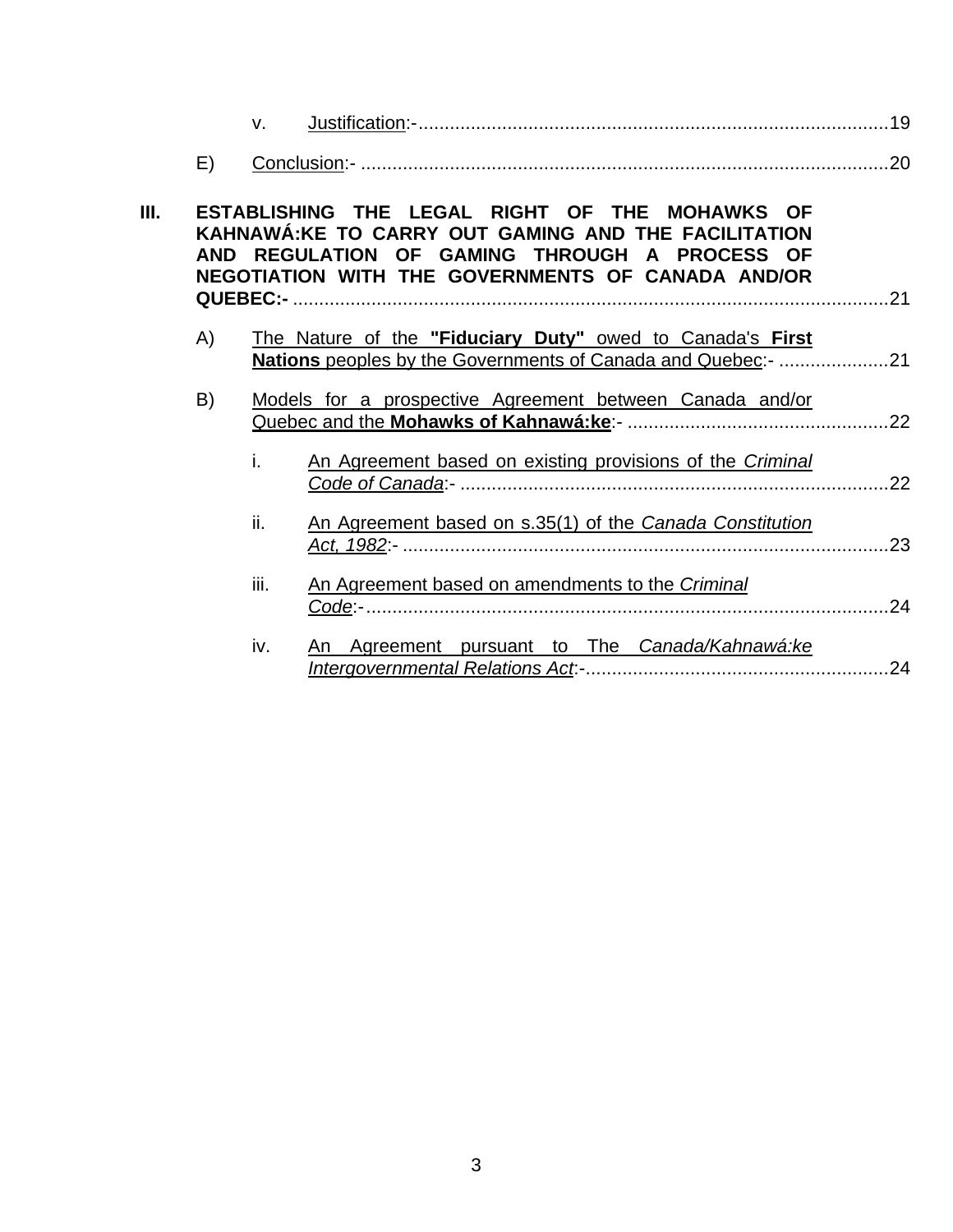#### **I. CULTURAL AND HISTORICAL EVIDENCE TO SUPPORT THE KAHNAWÁ:KE MOHAWK RIGHT TO CARRY OUT GAMING, AND THE FACILITATION AND REGULATION OF GAMING BY VIRTUE OF SECTION 35(1) OF THE** *CANADA CONSTITUTION ACT, 1982*

This section will address the issues of gaming, wagering, and the facilitation and regulation of gaming, and will demonstrate that these activities have formed an integral part of Kahnawá:ke Mohawk culture since prior to contact with European peoples, giving rise to the claim that the **Mohawks of Kahnawá:ke** are entitled to exercise their right to carry out gaming, wagering, and the facilitation and regulation of gaming by virtue of Section 35(1) of the *Canada Constitution Act, 1982*.

#### **A) Gaming Practices Exercised by the Mohawks of Kahnawá:ke Since Prior to Contact with European Peoples, which Form an Integral and Defining Part of their Culture:-**

The range of games played historically by **First Nations** groups throughout North America is wide and encompasses games of dexterity such as archery contests, and games of chance such as dice games. In fact, over one hundred dice games are recorded as having been historically played by Native groups throughout North America.<sup>[1](#page-3-0)</sup> Among the games historically played by First Nations peoples are "Beaver Tooth", "Half Shell", and "Shell Disk", to name a few.<sup>[2](#page-3-1)</sup>

If gaming has historically played an important role in the life of North American **First Nations** groups in general, it has formed a particularly central part of "Iroquois", and as a result, "Mohawk", culture and history.<sup>[3](#page-3-2)</sup> In fact, it is arguable that the concept of gaming lies at the very root of the way of life of the **Mohawks of Kahnawá:ke** by virtue of the **Great Law of Peace.** The founding Constitution of the **Iroquois Confederacy**, the **Great Law of Peace** set out the principles by which the nations of the **Confederacy** would co-exist in harmony. It emphasized the fundamental primacy of resolving conflicts through peaceful means. It was as a result of this emphasis on the non-violent resolution of disputes, that the playing of games such as **"Lacrosse"** emerged as a means of resolving differences among individuals and groups within the **Iroquois Confederacy.** The **Great Law of Peace** was the Genesis by which aggressions and/or conflicts could be settled in a peaceful manner by wagering on the outcome of a game. $4$  In effect, then, gaming lies at the core of the culture and

<span id="page-3-0"></span><sup>1</sup> De Boer, W, "Of Dice and Women: Gambling and Exchange in Native North America", (2001) 8:3 *J. Archaeol. Meth. & Theor.* 215 at 217

<span id="page-3-1"></span><sup>&</sup>lt;sup>2</sup> De Boer, at 223-226

<span id="page-3-2"></span> $3$  The Mohawks form part of the Iroquois Confederacy along with four other Native American groups; namely the Cayuga, Oneida, Onondaga, and Seneca nations (Testimony of Kahnawá:ke elders, Mr. Andrew Delisle, and Mr. Billy Two Rivers at Kahnawá:ke, in conversation with the undersigned authors, September 6, 2005)

<span id="page-3-3"></span><sup>4</sup> Conversation with Mr. Billy Two Rivers; November 30, 2005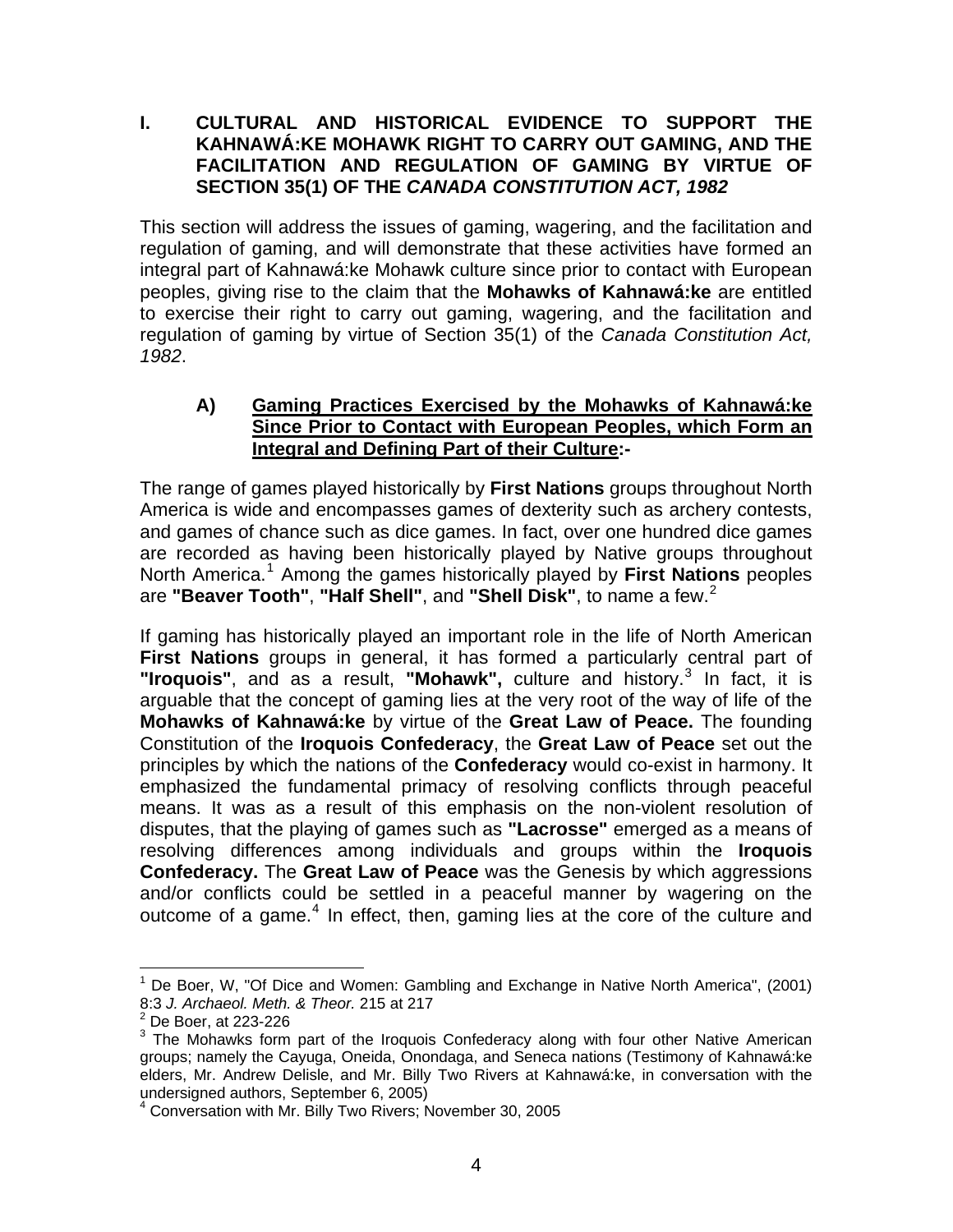history of the **Mohawks of Kahnawá:ke,** and forms a fundamental and inseparable part of their identity and culture.

Aside from **"Lacrosse",** which is discussed at length below, the **Mohawks of Kahnawá:ke** have been long reputed for a wide variety of games. The games are divided into those that rely primarily on strategy, such as dice games played with bones or fruit stones, and others, such as **"Javelin"** that require athletic ability. Among those in the strategy category, **"Peachstone"** has long been a popular and important game among the Iroquois. Although rather complex in its rules and procedures, it is essentially a kind of dice game in which the players shake a number of peach pits in a bowl, and wager on the outcome.<sup>[5](#page-4-0)</sup> Referred to by Father Bruyas in his *Mohawk Lexicon of Radical Words*, **"Deer Buttons"** is a similar dice-like game, in which participants shake buttons made of elk-horn blackened on one side, with points earned depending on how many buttons of the same color turn up.<sup>[6](#page-4-1)</sup>

Of the Athletic games played by the Iroquois, **"Javelin"** has long been a favorite. It involves a player throwing a rod sharpened at one end into a hoop placed on the ground. In another version, players throw the rod through the air, with points earned by the contestant who throws it furthest.[7](#page-4-2) **"Snowsnake"**, also a javelinlike game, is another favorite among the Iroquois. In this game, the rod, about five to seven feet in length, is made of Hickory and is thrown horizontally along the snow crust with the furthest throws earning the participants points. $8<sup>8</sup>$  $8<sup>8</sup>$ 

Within the Kahnawá:ke Mohawk Community itself, a wide range of games have long been played. This is evidenced by drawings from the early days of the Community which depict members playing, and wagering on, a variety of games. Participants wagered various kinds of objects including wampoons, shells, arrowheads, flintstones, and food. When Europeans arrived, the religious authorities tried to dissuade the **Mohawks of Kahnawá:ke** from gaming and wagering on the grounds that it was sinful. Subsequently, in the early part of the  $20<sup>th</sup>$  century, government authorities further attempted to suppress gaming and wagering, yet the activity was so deeply ingrained that it continued clandestinely.<sup>[9](#page-4-4)</sup>

Among the wide range of Iroquois games played in the community, the game of **"Snowsnake"** has long been enjoyed by the **Mohawks of Kahnawá:ke**. **"Snowsnake"** competitions were regularly staged between Kahnawá:ke and other communities such as the Oneida, with arrowheads, animal pelts, and food wagered on the outcome of the matches.[10](#page-4-5) **"Plumstone"**, an antecedent of

<sup>&</sup>lt;u>-</u><br><sup>5</sup> Morgan, L, *League of the Iroquois*, (Corinth: New York, 1962), at 307-312<br><sup>6</sup> Beaushams, W. "Iraqueis Cames", in Flizebeth Tecker (ad.), An Iraque

<span id="page-4-1"></span><span id="page-4-0"></span><sup>&</sup>lt;sup>6</sup> Beauchamp, W, "Iroquois Games", in Elizabeth Tooker (ed.), An Iroquois Sourcebook, Vol.2: *Calendric Rituals* (Garland: New York, 1985), at 269 7

<span id="page-4-2"></span>Morgan, at 299-301

<span id="page-4-3"></span><sup>8</sup> Morgan, at 303-305

<sup>9</sup> Kahnawá:ke interview, 09/06/05

<span id="page-4-5"></span><span id="page-4-4"></span><sup>10</sup> Kahnawá:ke interview, 09/06/05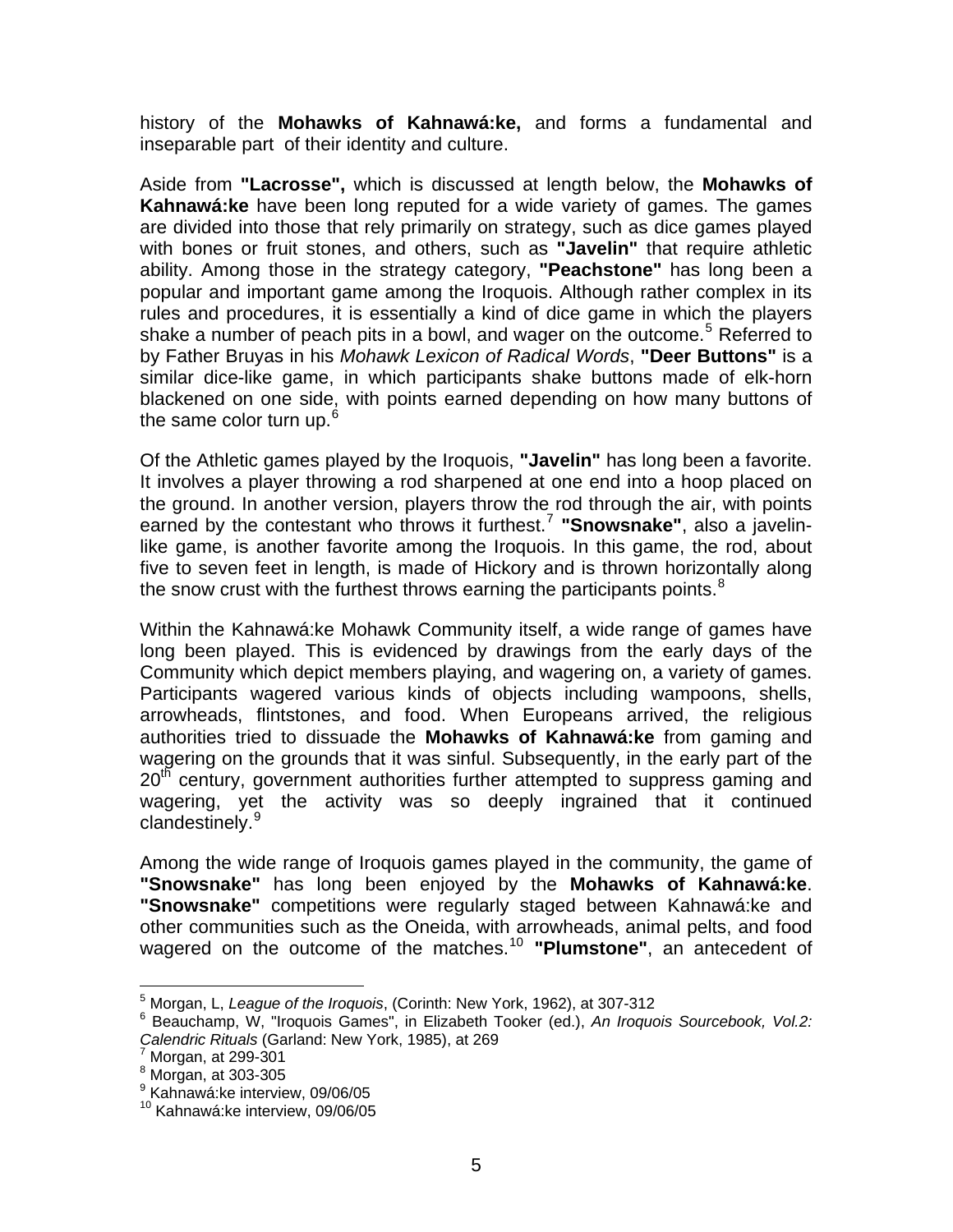**"Peachstone"**, was historically played by the **Mohawks of Kahnawá:ke**, as well.

One such **"Plumstone"** match was observed in the 19<sup>th</sup> century by a Col. James Smith who noted,

They put a number of plum stones in a small bowl; one side of each stone is black and the other white; then they shake or hustle the bowl, calling hits, hits, honesy, rago, rago, which signifies calling for white or black or what they wish to turn up; they then turn the bowl and count the whites and blacks<sup>1</sup>

The game of **"Peachstone"** has historically been an important component in Kahanawake Mohawk ceremonies. It has traditionally been played on ceremonial occasions, with the losing party being required to supply food for the quests.<sup>[12](#page-5-1)</sup>

**"Hoop and Javelin"** is another game historically played by the **Mohawks of Kahnawá:ke**. Participants are divided among those holding hoops and others throwing sticks toward the hoops. An early observer of one such match played at Kahnawá:ke in the 1700's, noted,

The boys are very expert at trundling a hoop, particularly the Cahnuaga Indians, whom I have frequently seen excel at this amusement. The game is played by any number of boys who may accidentally assemble together, some driving the hoop, while others with bows and arrows shoot at it. At this exercise they are surprisingly expert, and will stop the progress of the hoop when going with great velocity, by driving the pointed arrow into its edge; this they will do at a considerable distance, and on horseback as on foot.<sup>1</sup>

Of all the games historically played by the **Mohawks of Kahnawá:ke**, few are as well known and unique for the community of Kahnawá:ke as **"Lacrosse"**.

The playing of the game by the **Mohawks of Kahnawá:ke** dates back to before contact with Europeans. It has been argued that **"Lacrosse"** was invented sometime in the  $1400's$  $1400's$ ,  $^{14}$  indicating that it existed long before contact took place between Europeans and the Mohawk peoples in Canada.

Moreover, there appears to be no evidence of non-Natives having taken up the game until the nineteenth (19<sup>th</sup>) century when Anglophone Montrealers adopted **"Lacrosse"**, having learned it from the Kahnawá:ke and Akwasasne Mohawks.[15](#page-5-4) The game was popularized largely as a result of the efforts of a Montrealer by the name of George Beers. Beers founded the Montreal **"Lacrosse"** Club and promoted the game in the late 1800's among non-Natives. He introduced them to

1

<sup>&</sup>lt;sup>11</sup> Culin, S, *Games of the North American Indians*, (Dover: New York, 1975), at 105<br><sup>12</sup> Kahnawá:ke interview, 09/06/05

<span id="page-5-1"></span><span id="page-5-0"></span><sup>&</sup>lt;sup>12</sup> Kahnawá:ke interview, 09/06/05<br><sup>13</sup> Culin, at 474<br><sup>14</sup> See, http://www.laxhistory.com

<span id="page-5-2"></span>

<span id="page-5-4"></span><span id="page-5-3"></span><sup>&</sup>lt;sup>15</sup> Vennum, T, Native American History of Lacrosse, [http://Lacrosse/org/museum/history.htm](http://lacrosse/org/museum/history.htm), at 3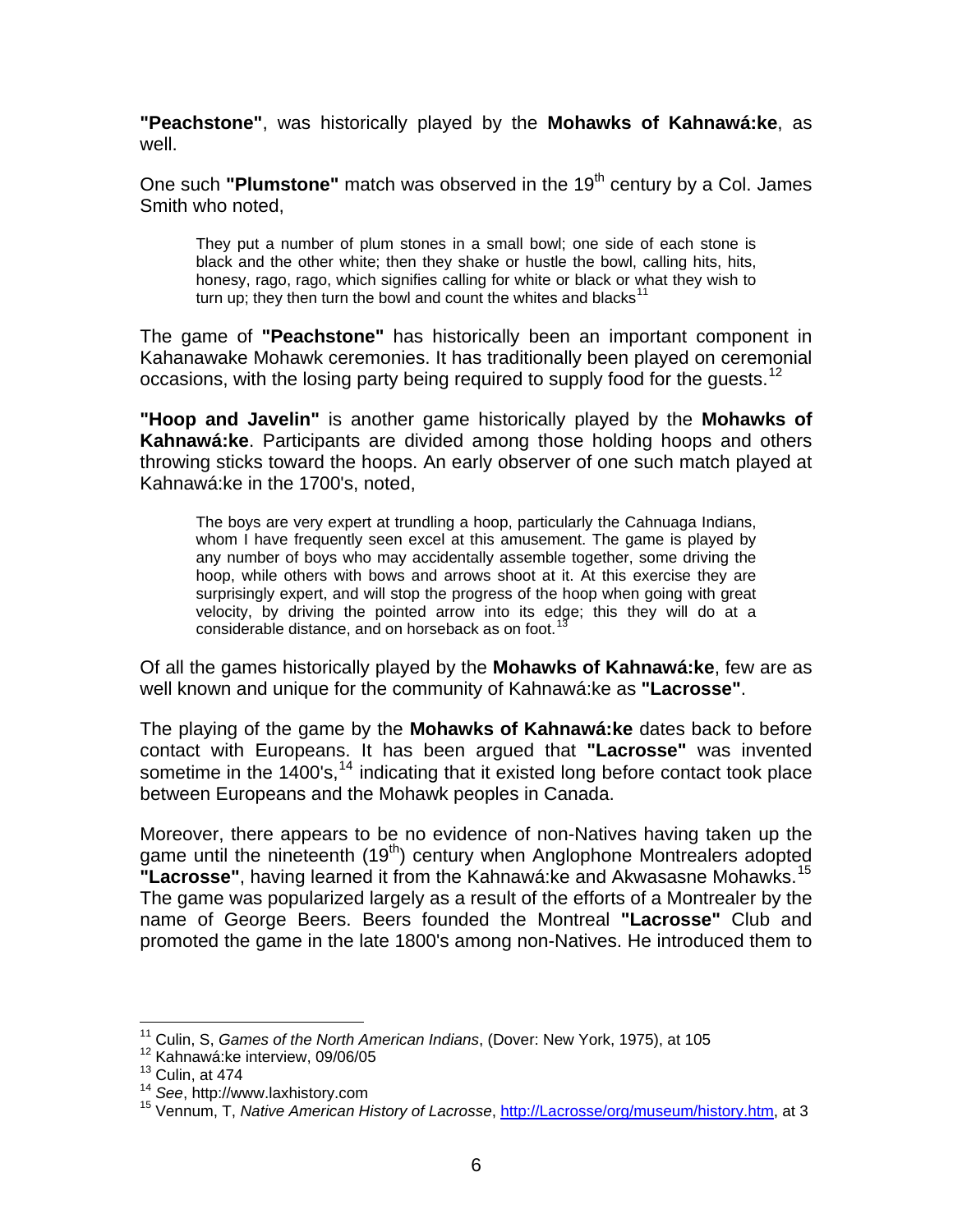the game through a series of matches which he organized between teams from Montreal and Kahnawá:ke.<sup>[16](#page-6-0)</sup>

Finally, in further reinforcing the integral nature of gaming in the culture of the **Mohawks of Kahnawá:ke**, it is important to emphasize that gaming played a central role in religious and ceremonial practices as well. **"Peachstone"**, for example, was played on the last day of the Green Corn and Harvest Festivals and on the New Year's jubilee<sup>[17](#page-6-1)</sup>. Gaming was therefore a crucial component of the Iroquois life-cycle, accounting for the day-to-day life of the individual and the community, and therefore forming an integral part of Mohawk culture.

Although other games have long played a central role in Iroquois religious practices,[18](#page-6-2) the game of **"Lacrosse"** has played a uniquely important role in their day-to-day spiritual and religious life. Among the Iroquois, **"Lacrosse"** was held to have deep sacred significance, and was played ceremonially for almost any crisis. Since the Iroquois believe that there is a constant ongoing struggle between good and evil spirits, a **"Lacrosse"** match would be played at times of crisis to ensure that the good spirits would prevail.<sup>[19](#page-6-3)</sup> Similarly, when a sick person dreamt of a **"Lacrosse"** game, it meant that a battle between the forces of life and death was being waged within them, and an actual game of **"Lacrosse"** would therefore be played as a prayer and as an effort to reinforce the ill person's struggle for life. **"Lacrosse"** games were also played ritually, according to the seasons. They were held in the Spring and Summer when rain was needed, accompanied by gift offerings and prayers to the gods, as well as in the context of the New Year Midwinter Ceremonies. <sup>[20](#page-6-4)</sup>

It is important to point out that wagering was an inherent and inseparable part of the gaming practices of **First Nations** Peoples. Indeed, in his seminal work dating to the late 1800's on the history of gaming among Native peoples of North America, Andrew McFarland Davis put to rest the debate about the embeddedness of wagering in the gaming practices of **First Nations** peoples:

There are writers who seek to reduce the impressions of the extravagance indulged in by the Indians at these games. The concurrence of testimony is to the effect that there was no limit to which they would not go. Their last blanket or bead, the clothing on their backs, their wives and children, their own liberty were sometimes hazarded; and if the chances of the game went against the penalty was paid with unflinching firmness. The delivery of the wagered wives, Lescarbot

<span id="page-6-0"></span> $\overline{a}$ 16 Vennum, T, *American Indian Lacrosse: Little Brother of War*, (Smithsonian Press: Washington, 1994), at 265-267<br><sup>17</sup> Morgan, at 308

<span id="page-6-2"></span><span id="page-6-1"></span><sup>&</sup>lt;sup>18</sup> Tooker, E, *The Iroquois Ceremonial of Midwinter*, (Syracuse University Press: Syracuse, 1970), at 26-33

<sup>19</sup> Winslow, H, *A History of Lacrosse as Played by the Iroquois Nation and Other Indian Nations* 

<span id="page-6-4"></span><span id="page-6-3"></span>*of the Great Lakes Region, 1625-1850*, (City University of New York: New York, 1970), at 21-22<br><sup>20</sup> Jette, M, "Primitive Indian Lacrosse: Skill or Slaughter", (1975) 13:1, *Anthropology Journal of Canada*, at 17-18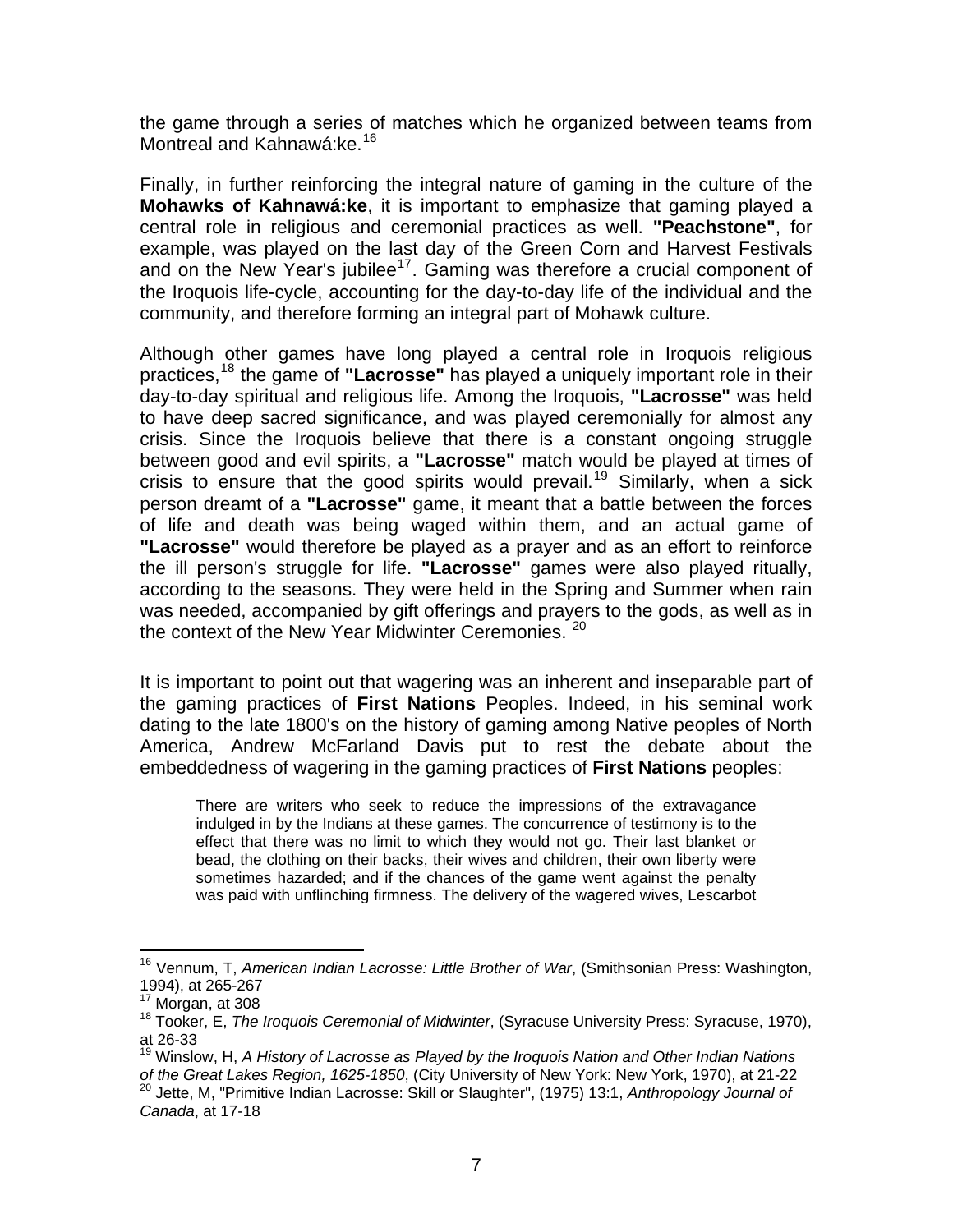tells us, was not always accomplished with ease, but the attempt would be faithfully made and probably was often successful.<sup>[21](#page-7-0)</sup>

The wagering practices of **First Nations** peoples were extreme in the sense that participants wagered significant amounts of their limited personal wealth and belongings. For example, in a 1634 account, an early European settler, in referring to the game of **"Plumstone"** as played by the Massachuset Native community, noted that the participants wagered large amounts of money, clothing, food, and even their homes. $^{22}$  $^{22}$  $^{22}$ 

In another account, an early French settler in New France,  $2^3$  referring in a June 1721 letter to a game of dice called **"Platter"**, commented on the lengths to which participants would go in staking their belongings on the outcome of a game:

They sometimes lose their rest and in some degree their very senses at it. They stake all they are worth, and several of them have been known to continue at it till they have stript themselves stark naked and lost all their movables in their cabin. Some have been known to stake their liberty for a certain time. This circumstance proves beyond all doubt how passionately fond they are of it, there being no people in the world more jealous of their liberty than our Indians.<sup>[24](#page-7-3)</sup>

If wagering played a significant role in **First Nations** gaming practices in general, it played an essential and fundamental role in Iroquois gaming practices, in particular. In fact, as pointed out by an authority on Iroquois gaming,

The idea of gain or loss entered into most contests, and many were played solely for the sake of gambling. The products of hunting, fishing, trading and most wealth were expended in betting.<sup>2</sup>

So central was wagering to Iroquois gaming practices that it often got out of hand, to the point where the game was played more for the sake of the wager than for the enjoyment of the game itself:

Betting upon the result was common among the Iroquois. As this practice was never reprobated by their religious teachers, but, on the contrary, rather encouraged, it frequently led to the most reckless indulgence…The excitement and eagerness with which he watched the shifting tide of the game, was more uncontrollable than the delirious agitation of the pale-face at the race-course, or even at the gaming-table. $^{26}$  $^{26}$  $^{26}$ 

 $^{21}$  Davis, at 142

<span id="page-7-1"></span><span id="page-7-0"></span> $22$  De Boer, at 219

<span id="page-7-2"></span><sup>&</sup>lt;sup>23</sup> New France has approximately the same borders as the modern day Province of Quebec, Canada

<span id="page-7-3"></span><sup>24</sup> Davis, A, "Indian Games", XVII *Bulletin of the Essex Institute*, (Essex Institute: Salem, 1885), at 107.

<span id="page-7-4"></span><sup>25</sup> Smith, K. L., *The role of games, sport, and dance in Iroquois life [microform] / by Karen Lynn Smith*, Microfiche. Eugene : Microform Publications, College of Health, Physical Education and Recreation, University of Oregon, 1975. (microfiche), at 4

<span id="page-7-5"></span><sup>&</sup>lt;sup>26</sup> Morgan, at 293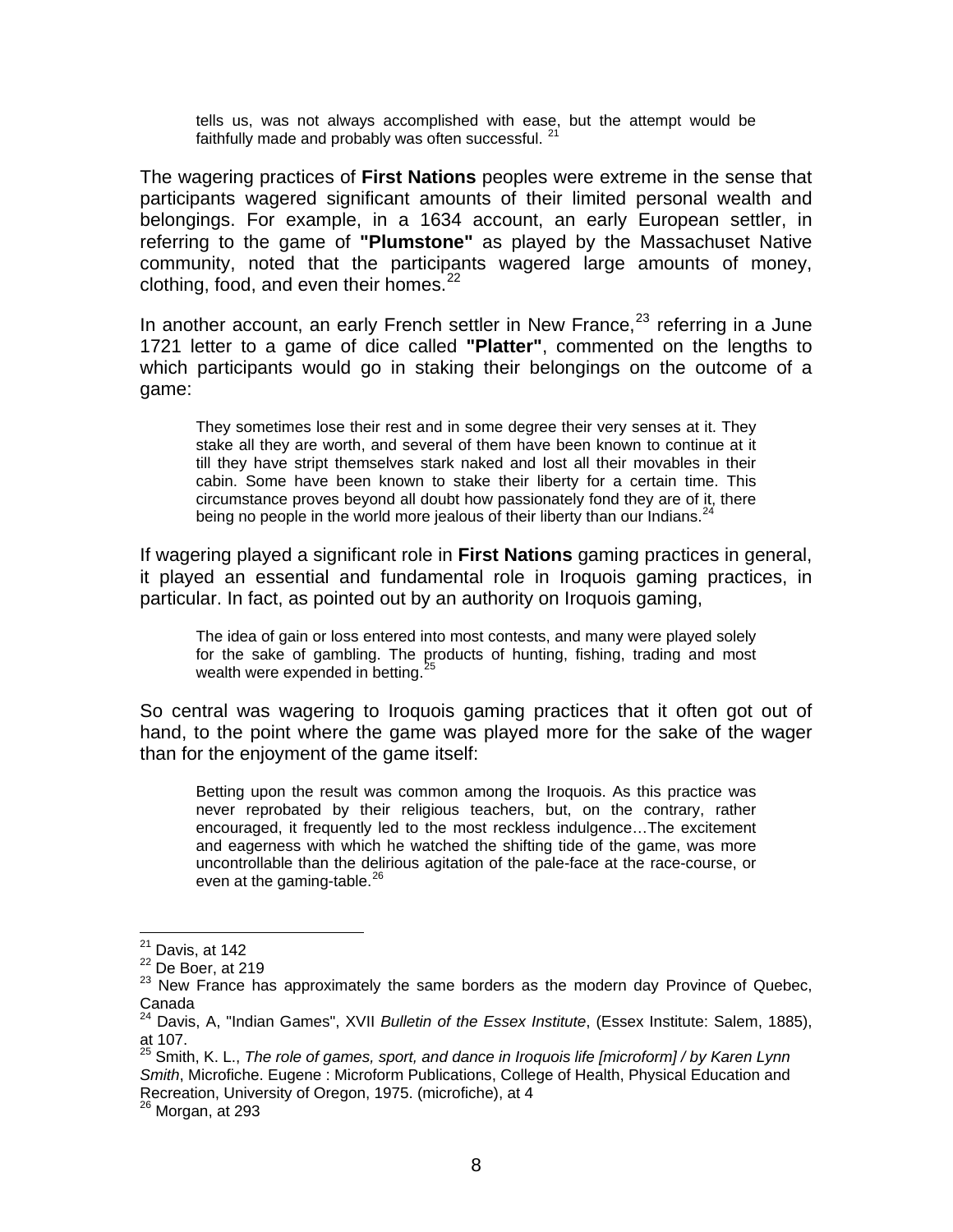Moreover, as demonstrated by a European settler's  $18<sup>th</sup>$  Century first person account, Iroquois wagering was taken to its literal limits, to the point where the participants were left with nothing:

…the sums bet on the play are immense for the Indians. Some have pledged their cabins; others have stripped themselves of their clothes and bet them against those of the opposing party; others have already lost everything they possess finally propose their liberty against a small bet.<sup>[27](#page-8-0)</sup>

As extreme as Iroquois wagering generally was, wagers for **"Lacrosse"** games were particularly significant, and it is worth pointing out that wagering on **"Lacrosse"** matches is, in itself, a **First Nations** innovation.<sup>[28](#page-8-1)</sup> As a general rule, it was standard practice for both spectators and players to wager on Iroquois **"Lacrosse"** matches, and as the historical record indicates, bettors sometimes waged very significant amounts, and occasionally lost everything.  $29$ 

#### **B) Gaming Facilitation and Regulation Practices Exercised by the Mohawks of Kahnawá:ke Since Prior to Contact with European Peoples, and Forming an Integral and Defining Part of their Culture:-**

It is an undisputed fact that the regulation and facilitation of gaming formed a fundamental component of the historical gaming and wagering practices of the Iroquois Peoples, and, therefore, of the **Mohawks of Kahnawá:ke**. In demonstrating this point, one need only make reference to the writings on Iroquois gaming practices by Henry Morgan, the eminent expert on Iroquois culture and history:

These bets were made in a systematic manner, and the articles then deposited with the managers of a game. A bet offered by a person upon one side, in the nature of some valuable article, was matched by a similar article, or one of equal value, by some one upon the other. Personal ornaments made the usual gaming currency. Other bets were offered and taken in the same manner, until hundreds of articles were sometimes collected. These were laid aside by the managers, until the game was decided, when each article lost by the event was handed over to the winning individual, together with his own, which he had risked against it.<sup>[30](#page-8-3)</sup>

The game of **"Lacrosse"** provides further proof in bolstering the argument in favor of a history of the regulation and facilitation of gaming by the **Mohawks of Kahnawá:ke.** The regulation and facilitation of **"Lacrosse"** wagering was a complex and time-consuming process. Intricate rules regulated the manner in which bets were made, categorized, and placed in trust with "stakeholders" generally reliable tribal elders who watched over the wagered items for the duration of the match.[31](#page-8-4) Moreover, **"Lacrosse"** matches also involved extensive

<span id="page-8-2"></span>

 $27$  Smith, at 103

<span id="page-8-1"></span><span id="page-8-0"></span><sup>28</sup> Orr, R, Lacrosse, *Annual Archaeological Report, 1914,* (L.K. Cameron:Toronto, 1914) at 20<br><sup>29</sup> Vennum, *American Indian Lacrosse*, at 113-115<br><sup>30</sup> Morgan, at 293<br><sup>31</sup> Vennum, *American Indian Lacrosse*, at 113

<span id="page-8-3"></span>

<span id="page-8-4"></span>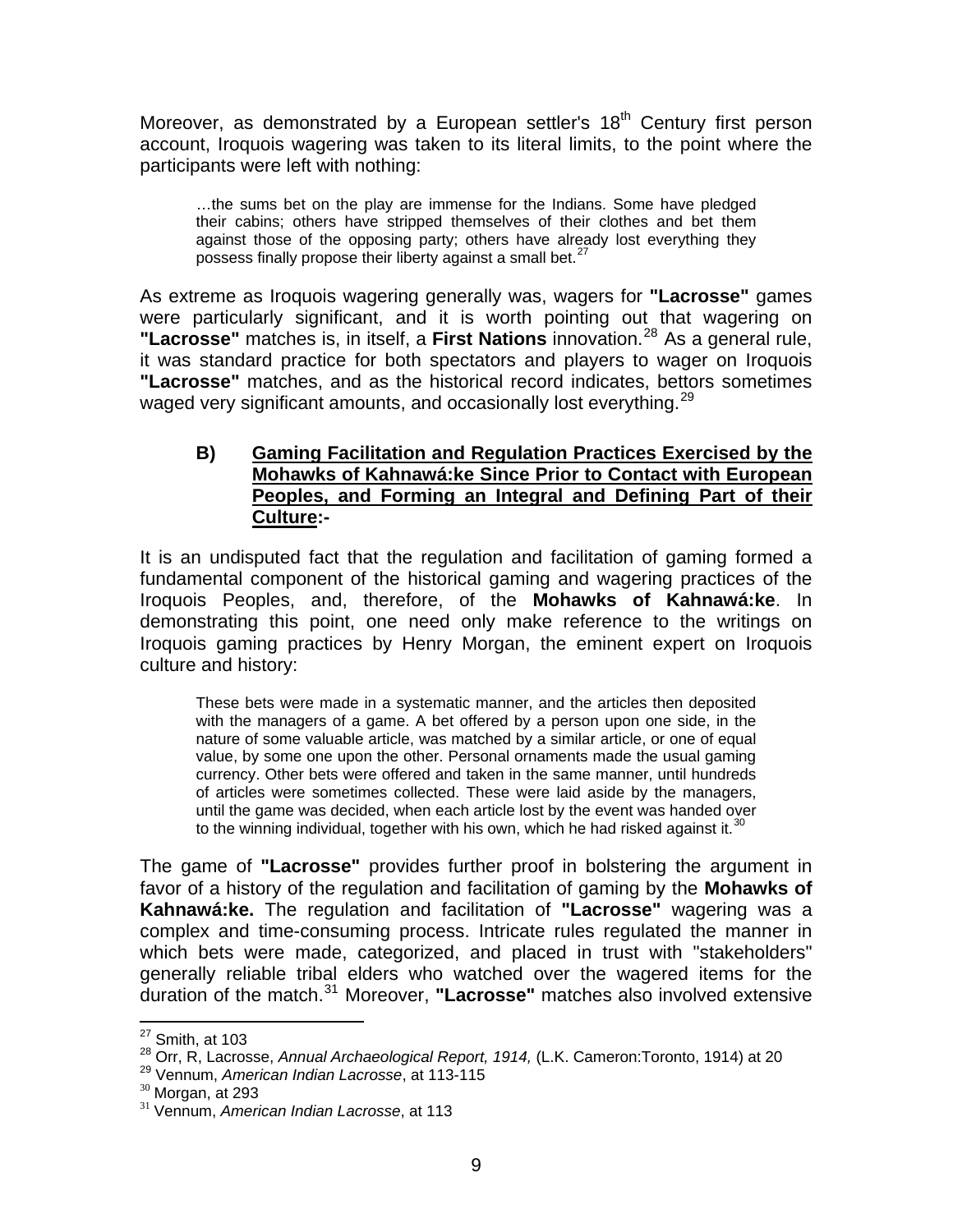regulation related to codes of conduct, scheduling rules and regulations, and methods of enforcing outcomes.

Further, as this legal opinion has emphasized, **"Lacrosse"** was intimately connected throughout history with the very basic and essential cultural and religious aspects of life among the Iroquois. Indeed, as Herbert Winslow points out in his seminal work on **"Lacrosse"** among the Iroquois, the game was considered one of the basic elements of Iroquois culture, and as they conquered and subjugated other **First Nations** groups, they made a point of teaching those peoples the game of **"Lacrosse"**. [32](#page-9-0) In this way, the Iroquois, and by extension, the Mohawks, effectively became custodians of **"Lacrosse"**, and by determining where the game would be played (i.e. in the conquered territories), who would be taught the game (i.e. the subjugated peoples), and how others would play it (i.e. according to the specific rules in force among the Iroquois), they were in fact facilitating the game and regulating the way in which it was played in the broad sense, as well as the development of the game itself.

The Iroquois also facilitated and regulated **"Lacrosse"** through a complex set of rules which governed where, when, and how matches would be held for ritual purposes. As pointed out above, the playing of ritual **"Lacrosse"** matches adhered to a complex set of rules. The rules dictated that matches were to be played on occasions of crisis such as sickness and burial. Moreover, ritual **"Lacrosse"** matches were regulated by a strict set of rules and procedures which ensured that, for example, when played as a memorial to the dead, the dead would be at peace and not harm the living. Moreover, ritual **"Lacrosse"** matches were regulated in the sense that they were played in accordance with the rules of the **"Sky Holder"** legend which structured the match and gave it meaning in the context of the ritual ceremony. $33$ 

It is important to re-emphasize the fact that **"Lacrosse"** was a central activity in the daily life of the Iroquois, both spiritual and otherwise. As such, **"Lacrosse"** matches between rival teams were a regular occurrence. Moreover, such matches were held between **First Nations** groups from different areas, and as a result the Mohawks, like other communities, hosted matches against other Native communities. In this capacity, they regulated the matches, through their imposition and enforcement of a complex array of rules and procedures which governed the matches and the manner of play. So, for example, as evidenced in a 1797 match between the Mohawks and the Seneca, one of the rules was that items wagered in a **"Lacrosse"** match were guarded for the duration by men appointed as stakeholders, generally trusted tribal elders.  $34$ 

As was the case with their gaming practices generally, the game of **"Lacrosse"** demonstrates, clearly and unequivocally, that gaming, and the facilitation and

<span id="page-9-0"></span><sup>32</sup> Winslow, at 9

<span id="page-9-1"></span><sup>&</sup>lt;sup>33</sup> Winslow, at 22

<span id="page-9-2"></span><sup>34</sup> Vennum, *American Indian Lacrosse*, at 113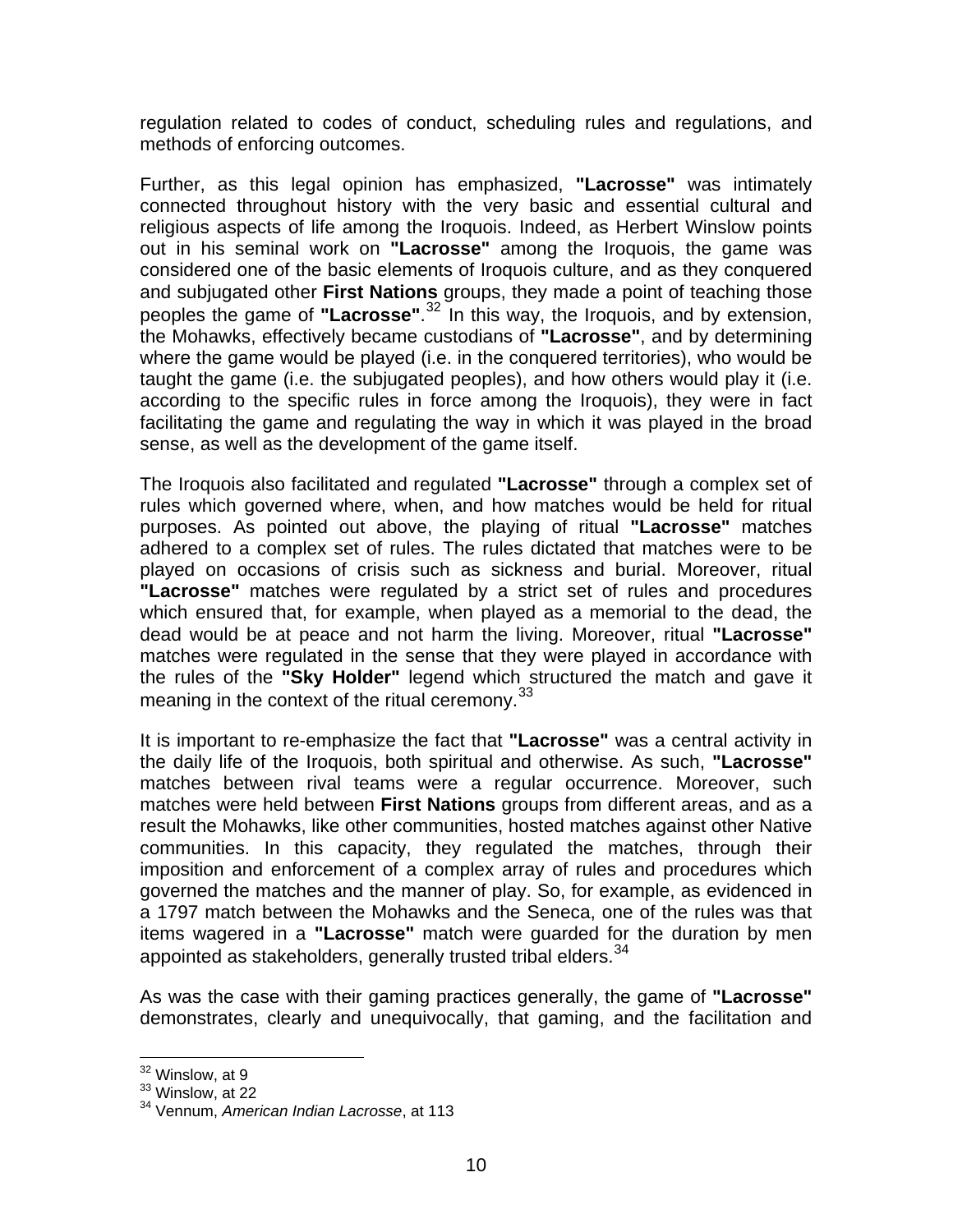regulation thereof, forms an integral part of the culture and history of the **Mohawks of Kahnawá:ke**, giving rise to their right and entitlement to carry out gaming, and gaming facilitation, and regulation by virtue of Section 35(1) (**Aboriginal Rights**) of the *Canada Constitution Act, 1982*.

#### **II. ANALYSIS OF THE VARIOUS LEGAL "TESTS" THAT THE MOHAWKS OF KAHNAWÁ:KE MUST SATISFY IN ORDER TO PROVE THEIR ENTITLEMENT TO CLAIM AN ABORIGINAL RIGHT TO CARRY OUT GAMING AND THE FACILITATION AND REGULATION OF GAMING.**

## **A)** *R***. v.** *Sparrow* **: "Three Part Test":-**

In *R.* v. *Sparrow*[35](#page-10-0), the Supreme Court of Canada was faced with the question of determining whether section 35(1) of the *Canada Constitution Act, 1982*, rendered the terms of a food fishing license held by the **Musqueam Indians**, which terms are dictated by the *Fisheries Act[36](#page-10-1)*, to be unconstitutional.

The Appellant therein, Ronald Edward Sparrow, was charged under section 61(1) of the *Fisheries Act* with the offence of fishing with a drift net of 45 fathoms in length instead of the permissible 25 fathoms, as per the terms and restrictions of the Band's fishing license. Mr. Sparrow did not contest the facts alleged by the Crown.

In his Defense, Sparrow maintained that the terms and restrictions of the fishing license were inconsistent with section 35(1) of the *Canada Constitution Act, 1982***,** which section states that, "The existing Aboriginal and treaty rights of the Aboriginal peoples of Canada are hereby recognized and affirmed".

In addition thereto, he maintained that he was fishing in accordance with the exercise of an existing **Aboriginal Right**, recognized and affirmed by section 35(1) of the *Canada Constitution Act, 1982*.

In its analysis, the Supreme Court of Canada, under the pen of Chief Justice Dickson, set forth a **"Three Part Test"** by which all **Aboriginal Rights** must pass in order to be afforded the protection of section 35(1) of the *Canada Constitution Act, 1982*.

## **i)** 1<sup>st</sup> part of the "Test": Origin of the Right claimed:-

The first part of the **"Three Part Test"** pertains to the assessment and definition of an existing **Aboriginal Right**.

<span id="page-10-0"></span><sup>1</sup> <sup>35</sup> [1990] 1 S.C.R. 1075<br><sup>36</sup> R.S.C. 1970, c. F-14

<span id="page-10-1"></span>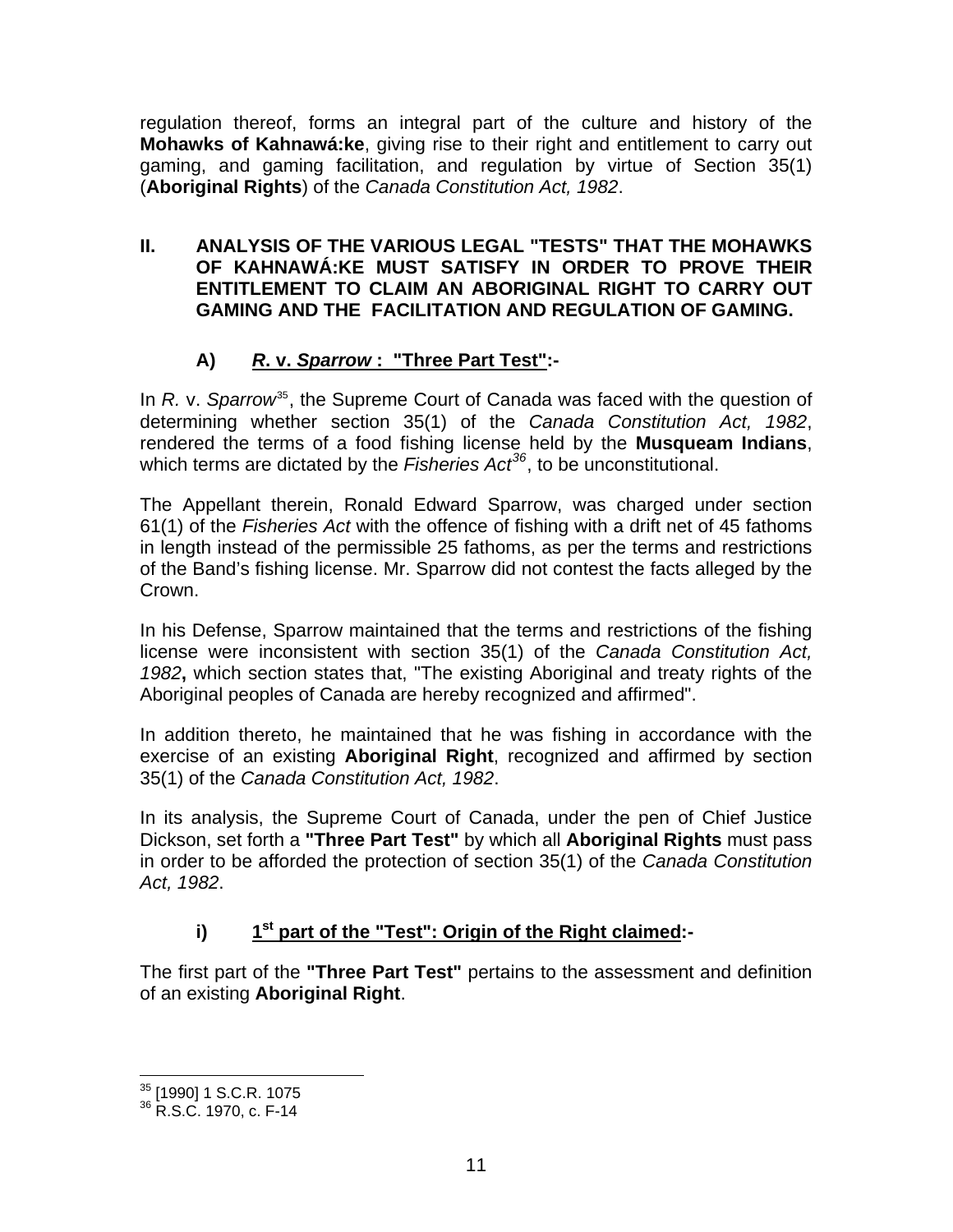Chief Justice Dickson held that only those Aboriginal and treaty rights existing at the time when the *Canada Constitution Act, 1982*, came into effect were meant to be protected by section 35(1) of said *Act*. In addition thereto, he ruled that the claimed **Aboriginal Right** must have existed prior to contact with Europeans. Consequently, extinguished rights were not revived as a consequence of the *Canada Constitution Act, 1982*.

The majority opinion in *Sparrow* further specified that an **Aboriginal Right** could not be extinguished by the simple fact that an activity may be regulated. In fact, any regulation and/or legislation must be explicitly clear to the effect that it extinguishes a specific existing **Aboriginal Right**: "The test of extinguishment to be adopted, in our opinion, is that the Sovereign's intention must be clear and plain if it is to extinguish an Aboriginal right."<sup>[37](#page-11-0)</sup>

Justice Dickson did, however, recognize the illogical nature of a **"Frozen Rights"** approach, which would limit the recognition of an **Aboriginal Right** to its primeval form. Instead, he endorsed a flexible and evolutive approach that permits the rights claimed to evolve into their current and modern form.

The Supreme Court of Canada did not elaborate further on the acknowledgement and recognition of an **Aboriginal Right** given that the Crown failed to effectively dispute the fact that the **Musqueams** had an **Aboriginal Right** to fish for food.

### **ii) 2nd part of the "Test": Infringement:-**

The second part of the **"Test"** relates to the determination of whether or not the claimed **Aboriginal Right** has been infringed. The individual and/or group claiming the infringement has the onus of proving a *Prima Facie* infringement.

To determine whether the fishing rights have been interfered with such as to constitute a prima facie infringement of 35(1), certain questions must be asked. First, is the limitation unreasonable? Second, does the regulation impose undue hardship? Third, does the regulation deny the holders of the right their preferred means of exercising that right? The onus of proving a prima facie infringement lies on the individual or group challenging the legislation.  $38$ 

## **iii) 3rd part of the "Test": Justification:-**

If a Court of Law comes to the conclusion as to the existence of a *Prima Facie* infringement, then the analysis moves to the third part of the **"Test"**, more particularly, the issue of "**Justification"**:.

The justification analysis would proceed as follows. First, is there a valid legislative purpose?…If a valid legislative objective is found, the analysis proceeds to the second part of the justification issue. Here, we refer back to the

<sup>37</sup> *R* v. *Sparrow*, at 1099

<span id="page-11-1"></span><span id="page-11-0"></span><sup>38</sup> *R* v. *Sparrow*, at 1112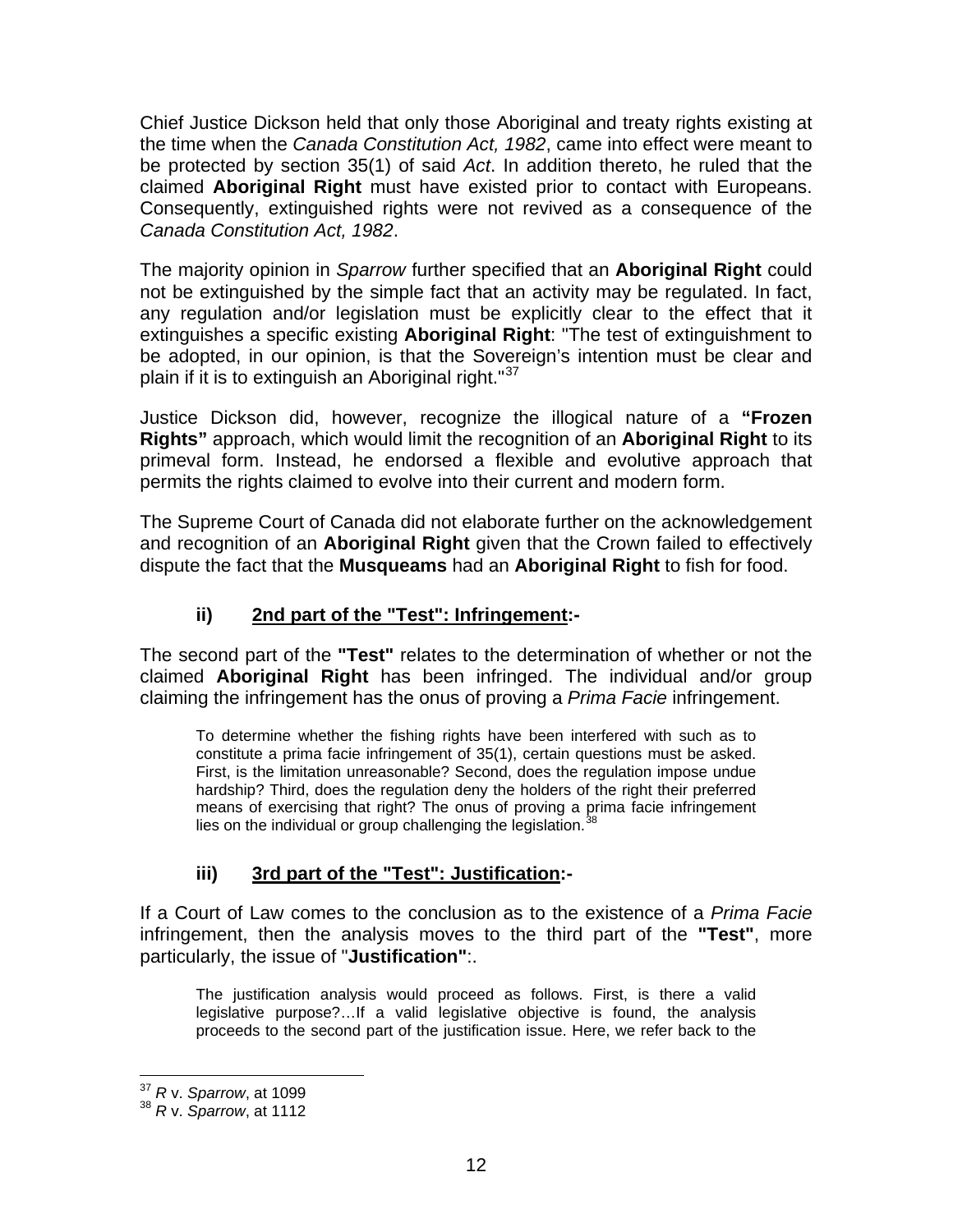interpretive principle derived from Taylor and Williams and Guérin, supra. That is the honor of the Crown is at stake in dealings with the Aboriginal peoples.<sup>[39](#page-12-0)</sup>

Additionally, other considerations were advanced by the Supreme Court of Canada in *R.* v. *Sparrow*:

Within the analysis of justification, there are further questions to be addressed, depending on the circumstances of the inquiry. These include the question of whether there has been as little infringement as possible in order to effect the desired result; whether, in a situation of expropriation, fair compensation is available; and, whether the Aboriginal group in question has been consulted with respect to the conservation measures being implemented.<sup>[40](#page-12-1)</sup>

#### **B)** *R.* **v.** *Van Der Peet***: Elaboration of the first part of the "Three Part Test":-**

In *R.* v. *Sparrow*, the Supreme Court of Canada only briefly glanced upon the first part of the therein-established **"Test"**. The reason being that the Crown did not reasonably contest the **Musquems' Aboriginal Right** to fish.

In *R.* v. *Van Der Peet*<sup>[41](#page-12-2)</sup>, the Supreme Court of Canada elaborated on the first part of the **"Test"** set out in *Sparrow* and concluded that in order to declare the existence of an **Aboriginal Right**, said claimed right must pass the **"Integral to Distinctive Culture Test":**

This judgment will thus, after outlining the context and background of the appeal, articulate a test for identifying Aboriginal Rights which reflects the purposes underlying s. 35 (1), and the interests which the constitutional provision is intended to protect.<sup>4</sup>

However, before addressing the **"Integral to Distinctive Culture Test"**, the Court outlined some guiding principles.

Amongst the guiding principles was the recognition, by the Court, that **Aboriginal Rights** are rights that exist because of their Aboriginal nature.

In addition thereto, the Court recognized the **"Fiduciary Duty"** of the Crown visà-vis Aboriginal peoples. The Court held that this duty requires that where any ambiguity exists as to what is protected by section 35(1) of the *Canada Constitution Act, 1982*, said doubt is to be resolved in favor of the Aboriginal community claiming the right.

In its purposive analysis of section 35(1), the Supreme Court found that, "the **Aboriginal Rights** recognized and affirmed by said section are best understood as, first, the means by which the Constitution recognizes the fact that prior to the

<sup>39</sup> *R* v. *Sparrow*, at 1113-1114

<span id="page-12-1"></span><span id="page-12-0"></span><sup>40</sup> *R* v. *Sparrow*, at 1119

<span id="page-12-3"></span><span id="page-12-2"></span><sup>&</sup>lt;sup>42</sup> R. v. Van Der Peet, at par. 4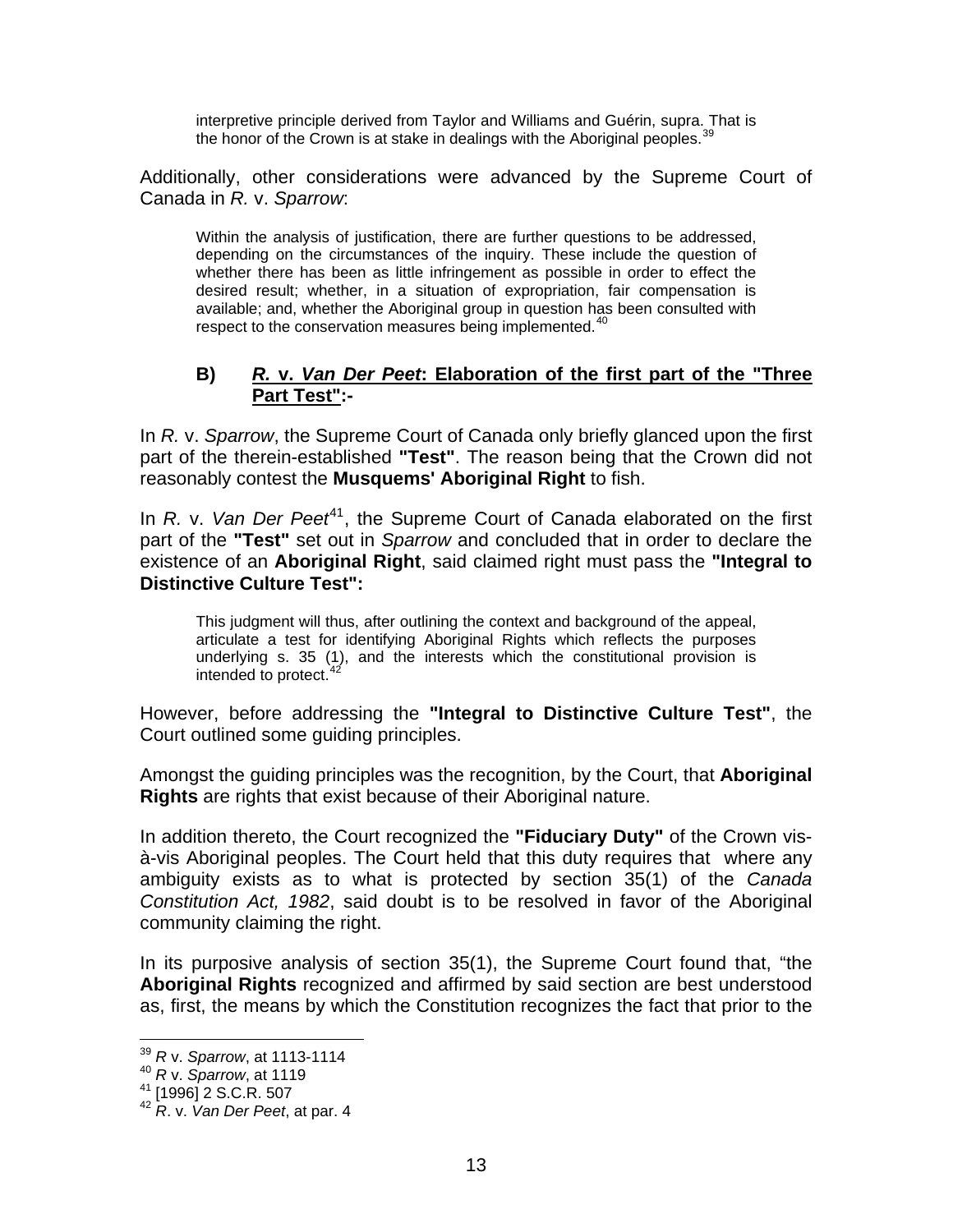arrival of Europeans in North America the land was already occupied by distinct Aboriginal societies, and as, second, the means by which that prior occupation is reconciled with the assertion of **"Crown Sovereignty"** over Canadian territory"[43](#page-13-0).

The Supreme Court then clarified and refined the **"Test"** for identifying an **Aboriginal Right** (**"Integral to Distinctive Culture Test"**), the whole as can be seen from the following excerpt:

In light of the suggestion of Sparrow, supra, and the purposes underlying s. 35(1), the following test should be used to identify whether an applicant has established an Aboriginal Right protected by s. 35(1): in order to be an Aboriginal Right an activity must be an element of practice, custom or tradition integral to the distinctive culture of the Aboriginal group claiming the right.<sup>[44](#page-13-1)</sup>

In applying the aforementioned **"Integral to Distinctive Test",** the Supreme Court enumerated the following factors and guiding principles that must be considered:

- I. Courts must take into account the perspective of Aboriginal peoples themselves: [45](#page-13-2)
- II. Courts must identify precisely the nature of the claim being made in determining whether an Aboriginal claimant has demonstrated the existence of an **Aboriginal Right;**[46](#page-13-3)
- III. In order to be integral, a practice, custom or tradition must be of central significance to an Aboriginal society;<sup>[47](#page-13-4)</sup>
- IV. The practices, customs and traditions which constitute **Aboriginal Rights** are those which have continuity with the practices, customs and traditions that existed prior to contact;<sup>[48](#page-13-5)</sup>
- V. Courts must approach the rules of evidence in light of the evidentiary difficulties inherent in adjudicating the Aboriginal claims: [49](#page-13-6)
- VI. Claims to **Aboriginal Rights** must be adjudicated on a specific rather than general basis; $50$

<span id="page-13-0"></span><sup>&</sup>lt;sup>43</sup> R. v. Van Der Peet, at par. 43

<span id="page-13-3"></span>

<span id="page-13-4"></span>

<span id="page-13-2"></span><span id="page-13-1"></span><sup>&</sup>lt;sup>44</sup> R. v. Van Der Peet, at par. 46<br>
<sup>45</sup> R. v. Van Der Peet, at par. 49<br>
<sup>46</sup> R. v. Van Der Peet, at par. 51<br>
<sup>47</sup> R. v. Van Der Peet, at par. 55<br>
<sup>48</sup> R. v. Van Der Peet, at par. 60<br>
<sup>49</sup> R. v. Van Der Peet, at par. 68<br>

<span id="page-13-6"></span><span id="page-13-5"></span>

<span id="page-13-7"></span>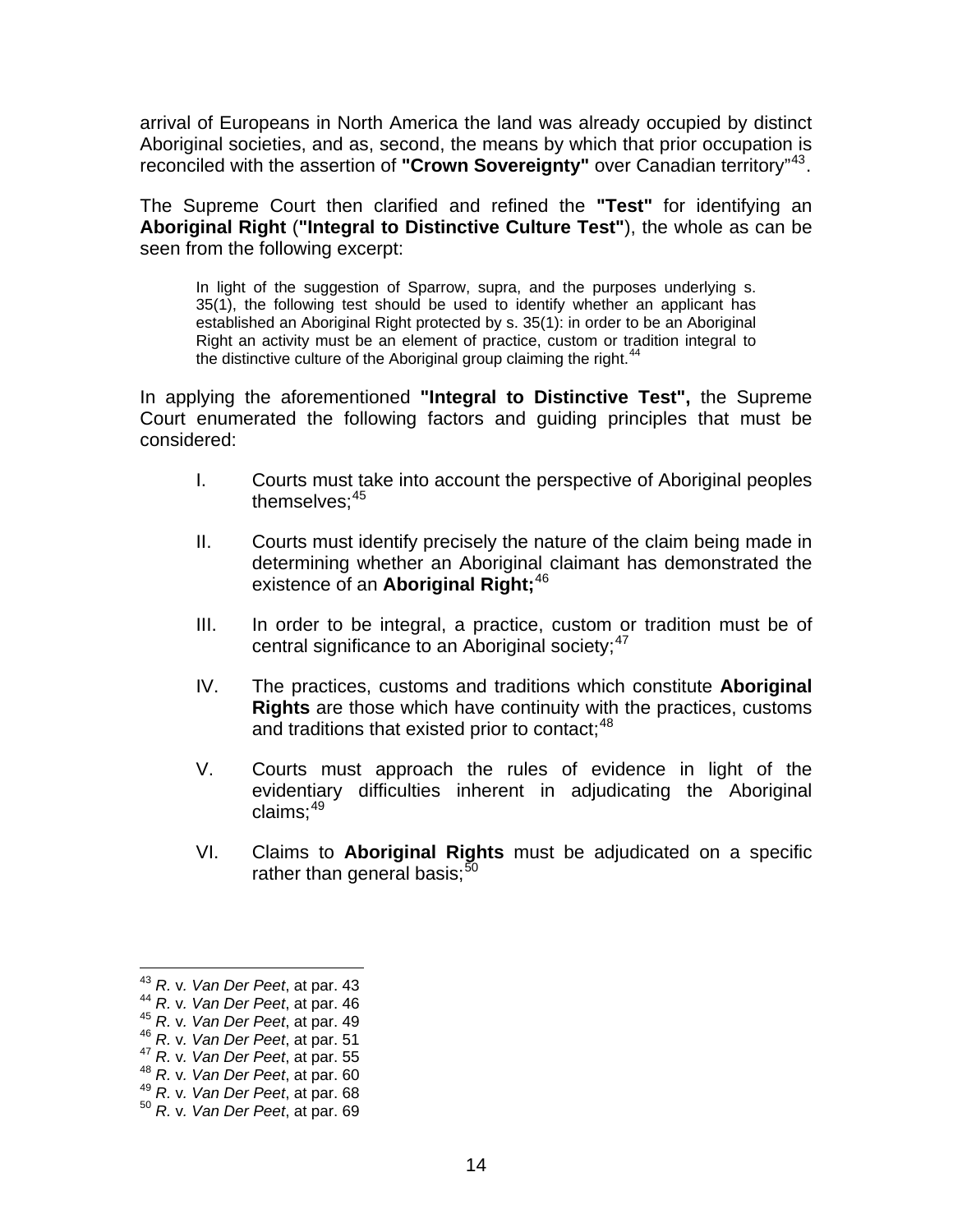- VII. For a practice, custom or tradition to constitute an **Aboriginal Right** it must be of independent significance to the Aboriginal culture in which it exists:<sup>[51](#page-14-0)</sup>
- VIII. The **"Integral to Distinctive Culture Test"** requires that a practice, custom or tradition be distinctive; it does not require that a practice, custom or tradition be distinct:<sup>[52](#page-14-1)</sup>
- IX. The influence of European culture will only be relevant to the inquiry if it is demonstrated that the practice, custom or tradition is only integral because of that influence:<sup>[53](#page-14-2)</sup>
- X. Courts must take into account both the relationship of Aboriginal peoples to the land and the distinctive societies and cultures of Aboriginal peoples.<sup>[54](#page-14-3)</sup>

Ms. Van Der Peet failed the **"Integral to Distinctive Culture Test"** in part, because the Supreme Court characterized her claim as an **Aboriginal Right** to exchange fish for money or for other goods instead of characterizing it as a claim based on a right to fish to provide for a moderate livelihood:

As such, the appellant's claim cannot be characterized as based on an assertion that the Sto:lo's use of the fishery, and the customs and tradition surrounding that use, had the significance of providing the Sto:lo with a moderate livelihood. It must instead be based on the actual practices, customs and traditions related to the fishery, here the custom of exchanging fish for money or other goods.<sup>[55](#page-14-4)</sup>

Consequently, she failed to demonstrate that the exchange of fish for money or other goods was an **Aboriginal Right** of her Aboriginal community.

The Court did not elaborate and examine the claim on the basis of the remainder of the **"Test"** provided for in the *Sparrow* case.

## **C)** *R.* **v.** *Pamajewon***: An Aboriginal Right to Gaming:-**

The decision in *R*. v. *Pamajewon*<sup>[56](#page-14-5)</sup> was delivered a day after the Supreme Court of Canada had given greater clarity to the first portion of the *Sparrow* **"Test"**. Consequently, counsel for Pamajewon did not benefit from foreknowledge of the **"Integral to Distinctive Culture Test"**, which **"Test"** was used to determine whether the claimed **Aboriginal Right** was protected under section 35(1) of the *Canada Constitution Act, 1982*.

<span id="page-14-0"></span> $51$  R. v. Van Der Peet, at par. 70

<span id="page-14-2"></span><span id="page-14-1"></span><sup>51</sup> *R.* v*. Van Der Peet*, at par. 70 52 *R.* v*. Van Der Peet*, at par. 71 53 *R.* v*. Van Der Peet*, at par. 73 54 *R.* v*. Van Der Peet*, at par. 74

<span id="page-14-5"></span><span id="page-14-4"></span><span id="page-14-3"></span><sup>55</sup> *R.* v*. Van Der Peet*, at par. 79 56 [1996] 2 S.C.R. 821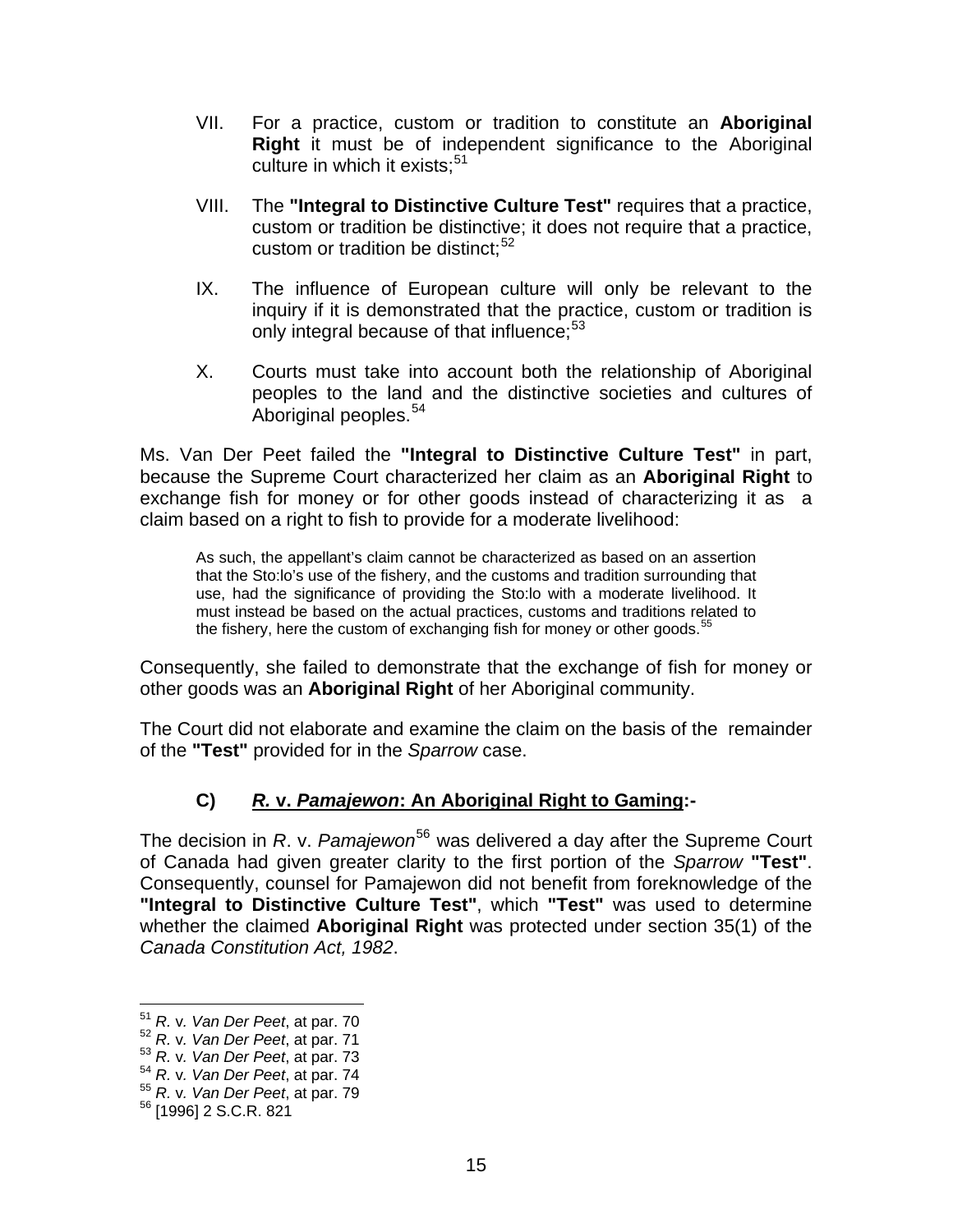Pamajewon claimed that section 35(1) of the *Canada Constitution Act, 1982*, included the right of Self-Government and that this particular right included the right to regulate gambling activities on the reserve.

In *Sparrow*, the Supreme Court disagreed with Pamajewon's characterization of the nature of the claim and instead ruled that the correct characterization was the participation in, and regulation of, high stakes gambling activities on the Reserve.

In light of the foregoing, the Supreme Court of Canada found that the evidence did not support Pamajewon's claimed **Aboriginal Right** to conduct and regulate high-stakes gaming on the Reserve:

I now turn to the second branch of the *Van Der Peet* Test, the consideration of whether the participation in, and regulation of, gambling on the reserve lands was an integral part of the distinctive cultures of the Shawanaga or Eagle First Lake Nations. The evidence presented at both the Pamajewon and Gardner trials does not demonstrate that gambling, or the regulation of gambling, was an integral part of the distinctive cultures of the Shawanaga or Eagle First Lake Nations. In fact, the only evidence presented at either trial dealing with the question of the importance of gambling was that of James Morrison, who testified at the Pamajewon trial with regards to the importance and prevalence of gaming in Ojibwa culture. While Mr. Morrison's evidence does demonstrate that the Ojibwa gambled, it does not demonstrate that gambling was of central significance to the Ojibwa people. Moreover, his evidence in no way addresses the extent to which gambling was the subject of regulation by the Ojibwa community. His account is of informal gambling activities taking place on a small-scale; he does not describe large-scale activities, subject to community regulation, of the sort at issue in this appeal.<sup>[57](#page-15-0)</sup>

It is noteworthy to mention that the Supreme Court of Canada did not rule that the Ojibwa and Eagle Lake **First Nations** do not have the **Aboriginal Right** to conduct and regulate gaming but, rather, it found that the evidence presented was insufficient to support the existence of such a **"Right"**.

Consequently, the Supreme Court of Canada did not proceed with the remainder of the *Sparrow* **"Test"**, namely, the determination of whether or not the claimed **Aboriginal Right** had been infringed. Nor did it address the issue of Justification.

*Sparrow* outlined a general **"Three Part Test"** in order to determine if a claimed right should be deemed to be an **Aboriginal Right** under section 35(1) of the *Canada Constitution Act, 1982, Van Der Peet* clarified and refined the first part of the **"Test"**, and introduced the notion of **"Integral to Distinctive Culture"**.

These decisions therefore laid out the exact steps that the **Mohawks of Kahnawá:ke** need to take in order to succeed in proving that they indeed possess an **Aboriginal Right** to carry out gaming activities, by virtue of section 35(1) of the *Canada Constitution Act, 1982*.

<span id="page-15-0"></span> $\overline{a}$ <sup>57</sup> *R.* v. *Pamajewon*, at par. 28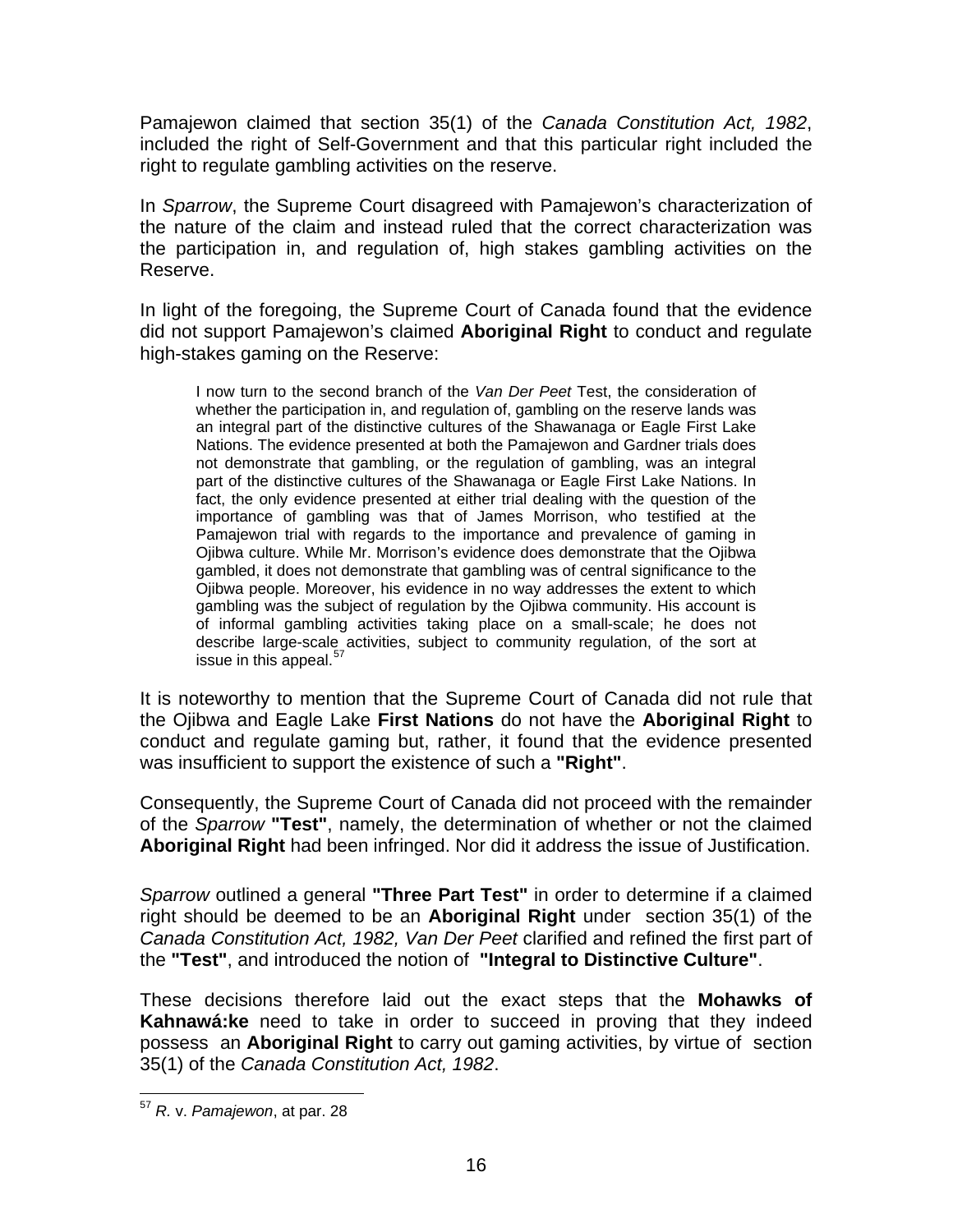#### **D) Application of the "Test" to the factual context of the Mohawks of Kahnawá:ke:-**

#### **i. Characterization of the Aboriginal Right claimed:-**

The Supreme Court of Canada stated that, "Courts must identify precisely the nature of the claim being made in determining whether an Aboriginal claimant has demonstrated the existence of an **Aboriginal Right***.* [58](#page-16-0)

In addition thereto, the Supreme Court of Canada enunciated certain factors that must be considered in order to properly characterize the nature of the **Aboriginal Right** claimed:

To characterize an applicant's claim correctly, a court should consider such factors as the nature of the action which the applicant is claiming was done pursuant to an Aboriginal Right, the nature of the governmental regulation, statute or action being impugned, and the tradition, custom or practice being relied upon to establish the right.<sup>[59](#page-16-1)</sup>

The **Aboriginal Right** claimed in *Pamajewon* was the right of Self-Government; however, the Supreme Court of Canada disagreed:

When these factors are considered in this case it can be seen that the correct characterization of the appellants' claim is that they are claiming the right to participate in, and to regulate, high stakes gambling activities on the reservation<sup>[60](#page-16-2)</sup>

As a consequence thereof, and given the similarities of the *Pamajewon* case to the present matter, the **Aboriginal Right** claimed by the **Mohawks of Kahnawá:ke** should in fact be the right to carry out, facilitate, and regulate **"High Stakes"**[61](#page-16-3) wagering activities. Any other characterization would be too general to meet the requirements set out by the Supreme Court of Canada.

#### **ii. "Integral to Distinctive Culture Test":-**

The primary and/or core **"Test"** put forth in *Van Der Peet* was labeled the "**Integral to Distinctive Culture Test"** and is as follows:

The following Test should be used to identify whether an applicant has established an Aboriginal Right protected by section 35(1): in order to be an

<span id="page-16-0"></span><sup>&</sup>lt;sup>58</sup> R. v. Van Der Peet, at par. 51

<span id="page-16-3"></span>

<span id="page-16-2"></span><span id="page-16-1"></span><sup>&</sup>lt;sup>59</sup> *R.* v. *Van Der Peet*, at par. 53<br><sup>60</sup> *R.* v. *Pamajewon*, at par. 26<br><sup>61</sup> The *Canadian Criminal Code* defines "**High Stakes**" wagering as referring to a lottery scheme for which the value of each prize awarded exceeds the sum of five hundred dollars (\$500.00) and for which the valuable consideration paid to secure a chance to win said prize exceeds an amount of two dollars (\$2.00).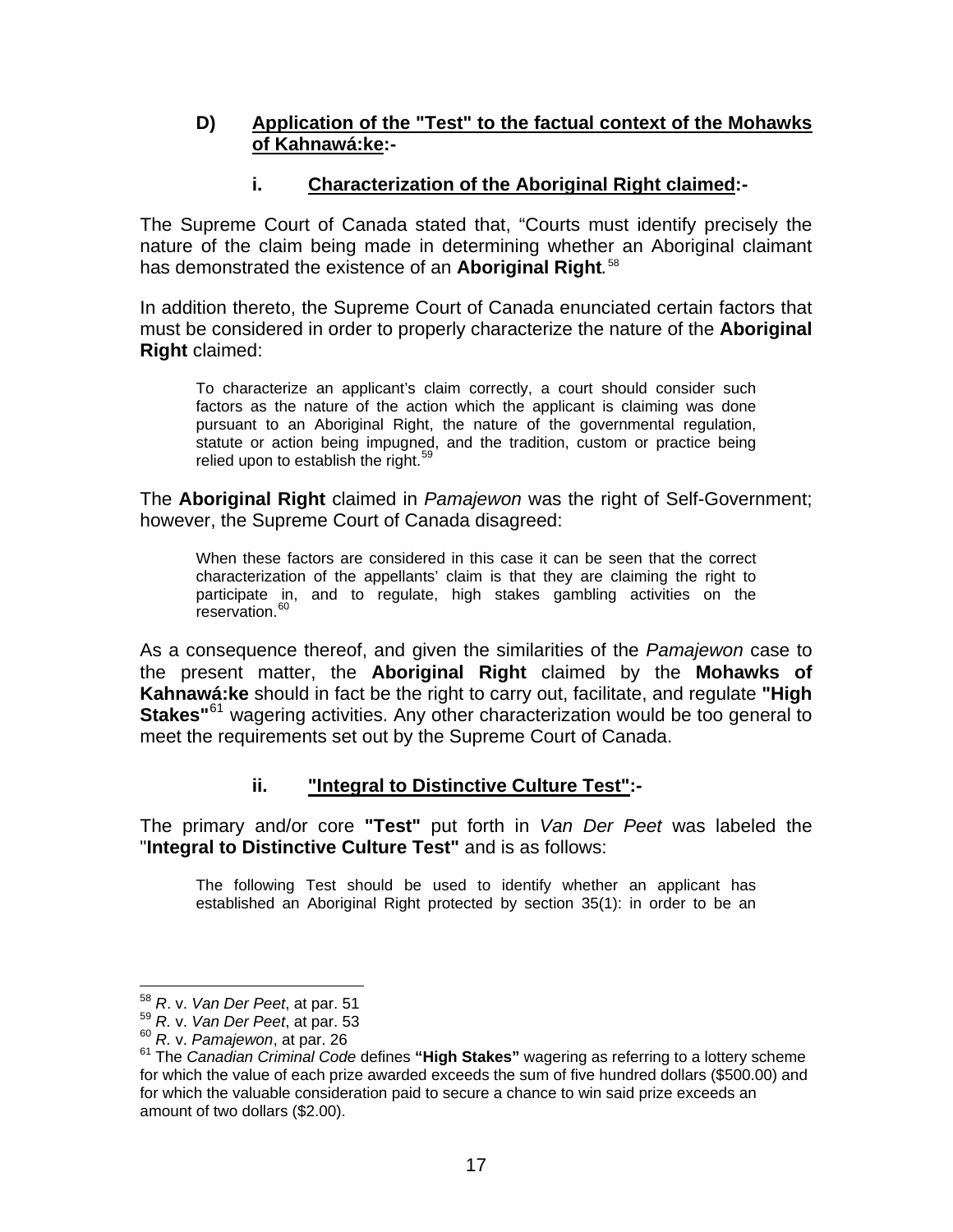Aboriginal Right an activity must be an element of practice, custom or tradition integral to the distinctive culture of the Aboriginal group claiming the right. $62$ 

It must be noted that the Supreme Court of Canada has emphasized the following principles: i) the perspective of the Aboriginals themselves must be taken into account, ii) given the evidentiary difficulties surrounding any **Aboriginal Right** claim, the courts must not undervalue the evidence presented by the group making the claim and iii) any ambiguity must be resolved in favor of the Aboriginal group making the claim.

As has been demonstrated in the first section of the present legal opinion, entitled "Cultural and Historical Evidence to Support the Right of the Mohawks of Kahnawá:ke to Carry Out Gaming, and the Facilitation and Regulation of Gaming by Virtue of Section 35(1) of the Canada Constitution, 1982", which section addressed the issue of gaming, wagering and the facilitation and regulation thereof, the foregoing activities formed an integral part of the Kahnawá:ke Mohawk Culture since prior to contact with the European peoples.

The foregoing **Aboriginal Right** is of central significance to Mohawk culture and has been since prior to contact, more particularly for the reasons set-out in the first section of the present legal opinion.

#### **a. Distinguishing:-**

The Supreme Court Justices in *R. v. Pamajewon* did not rule that the Ojibwa and Eagle Lake **First Nations** do not possess the **Aboriginal Right** to conduct and regulate gaming within their territories; rather, they found that the evidence presented at trial does not demonstrate that gambling or the regulation thereof was an integral part of the distinctive cultures of the **First Nations** claiming said **Aboriginal Rights**.

In fact, *Pamajewon's* claimed **Aboriginal Right** was supported solely by the evidence of a single witness who failed to demonstrate the centrality of gaming to the cultures of the Ojibwa and Eagle Lake **First Nations**.

The present legal opinion, at section I hereof, has gone to great lengths to establish that gaming and the facilitation and regulation of gaming has been and presently is an element of practice, custom or tradition integral to the distinctive culture of the **Mohawks of Kahnawá:ke**. The foregoing is strongly supported by historical and anthropological evidence as well as by testimonial evidence of two (2) Kahnawá:ke elders, who were interviewed at length by the authors hereof, on September  $6<sup>th</sup>$ , 2005.

<span id="page-17-0"></span><sup>62</sup> *R.* v. *Van Der Peet*, at par. 46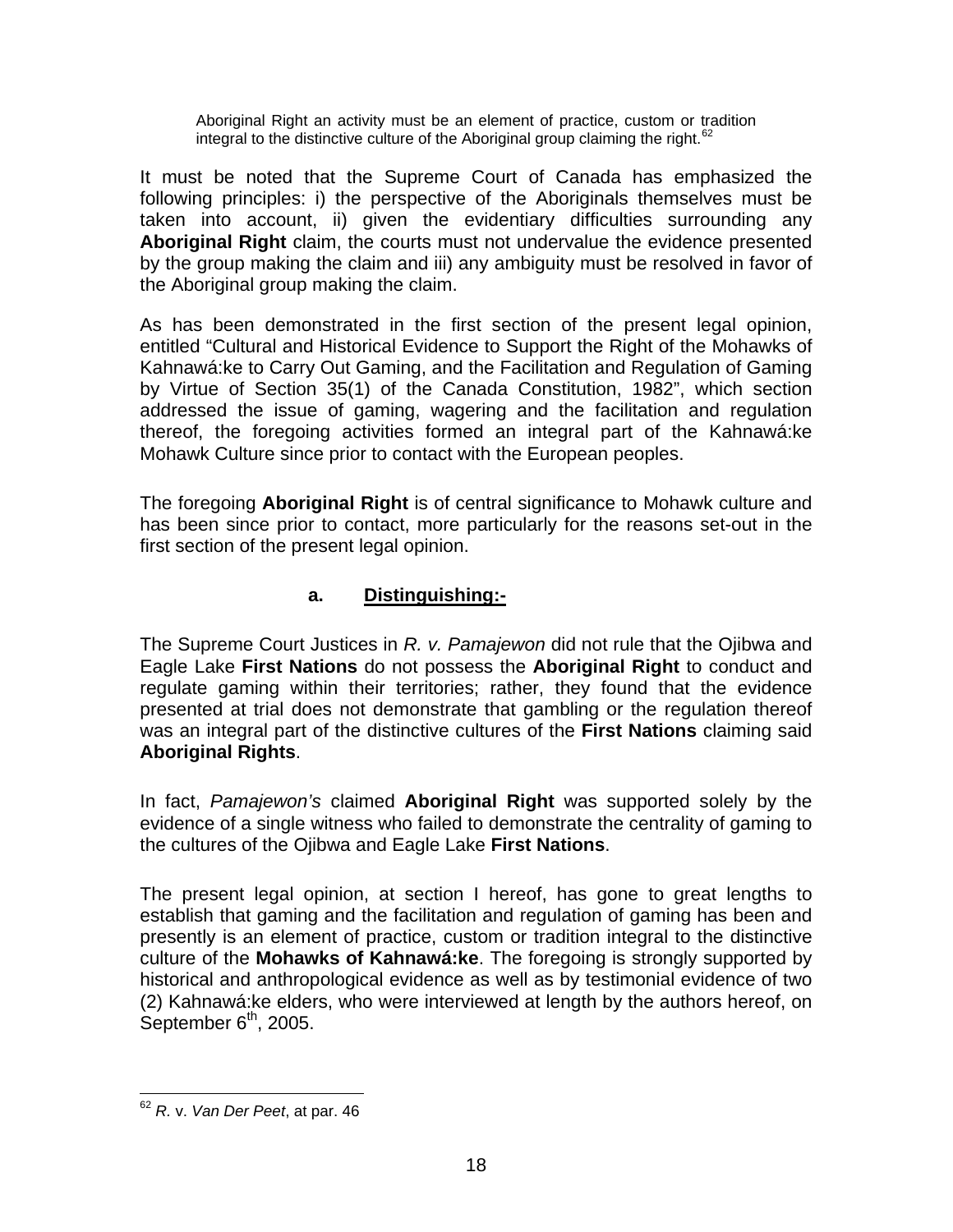#### **iii. Extinguishment:-**

Can it be said that the enactment of the Provisions of the *Criminal Code of Canada* prohibiting gaming had the effect of extinguishing the claimed **Aboriginal Right** to participate in and regulate high stakes gambling activities?

The Supreme Court of Canada is unequivocal when it states that only an express intention on the part of the Sovereign to extinguish **Aboriginal Rights** can effectively extinguish said rights. In the matter at hand, no such explicit intention appears from all of the relevant legislation, and more particularly, from the provisions of the *Criminal Code of Canada.*

Accordingly, the 1985 amendments to the *Criminal Code of Canada* relating to gaming, did not have the effect of extinguishing **Aboriginal Rights** of **First Nations** in regard to gaming.

#### **iv. Infringement of the Aboriginal Right:-**

In *R.* v. *Sparrow*, the Supreme Court of Canada placed the burden of proving a *Prima Facie* infringement on the group and/or individual claiming the **Aboriginal Right**.

To this end, three (3) questions must be satisfied:

- 1. Is the limitation unreasonable?
- 2. Does the regulation impose undue hardship?
- 3. Does the regulation deny the holders of the right their preferred means of exercising that right?

It is our considered legal opinion that in light of the fact that the **Mohawks of Kahnawá:ke** have carried out gaming, and the facilitation and regulation thereof, since before the arrival of Europeans, and that said activities constitute an integral part of their culture and identity, it would be unreasonable to limit and ban their **Aboriginal Right** to pursue those activities in the present day, to their detriment and to the benefit of the province of Quebec.

In addition thereto, the provisions of the Criminal Code of Canada regarding gaming impose an undue hardship on the **Mohawks of Kahnawá:ke** by disallowing them the opportunity to gain an economic advantage from their **Aboriginal Right**, all the while permitting the province of Quebec to benefit from this very same activity.

The *Criminal Code of Canada* provisions regarding gaming forbid the **Mohawks of Kahnawá:ke** from engaging in any and/all forms of gaming without the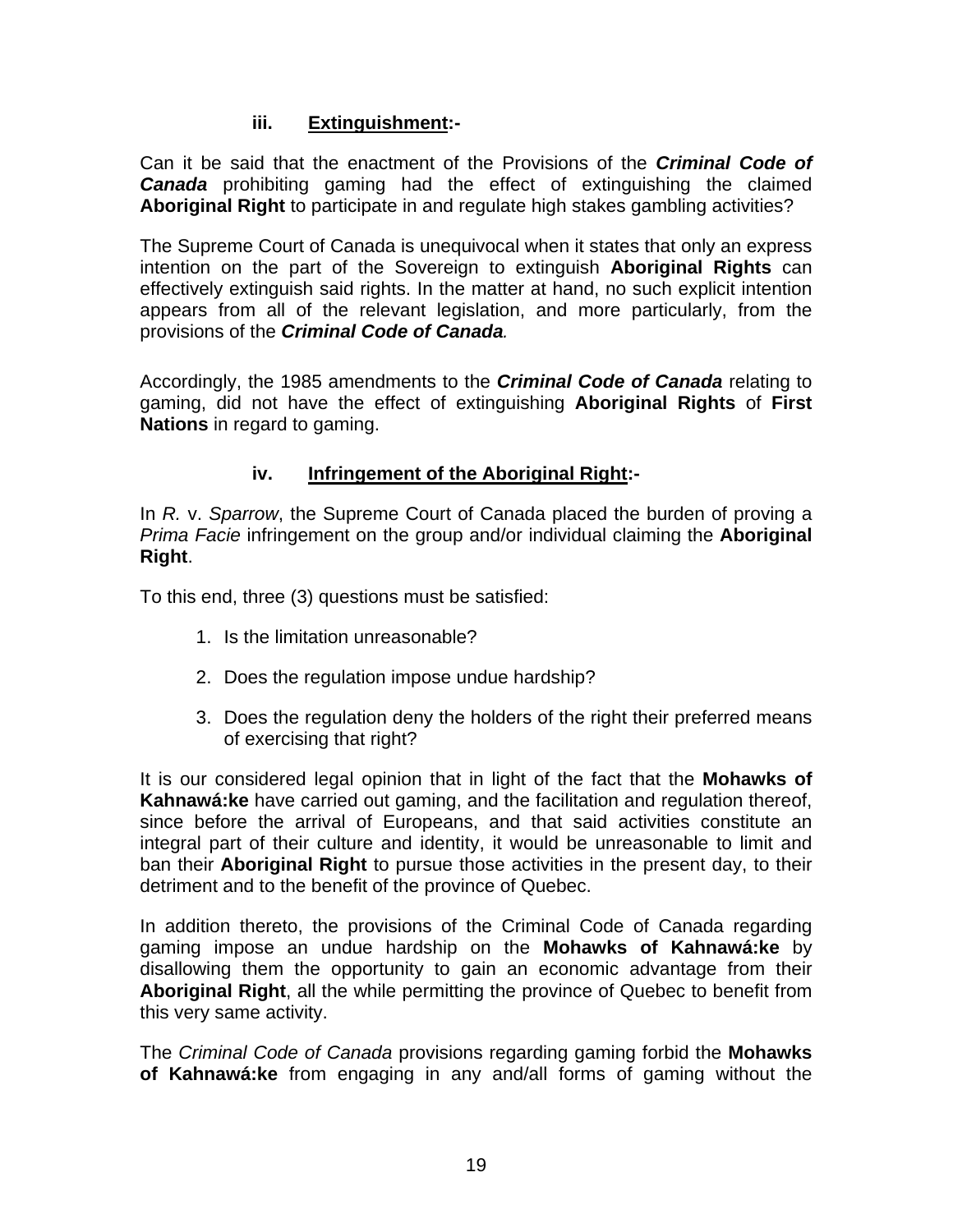consent of the Provinces and, consequently, they deny the **Mohawks of Kahnawá:ke** their preferred means of exercising this right.

#### **v. Justification:-**

Since its enactment in 1892, the *Criminal Code of Canada* has included provisions related to gaming. Said provisions are grouped in a section entitled "Offences against Religion, Morals and Public Convenience".

The original purpose of said provisions was to outright forbid gambling activities within the territory of Canada. At the time of the drafting of the *Code*, the Canadian public considered such activities to be vices.

Since then, the Canadian public's acceptance of gambling has reached an almost universal level. In fact since the outright criminalisation of gambling, several *Criminal Code* amendments have permitted the existence of various forms of gambling, albeit under Provincial control.

In 1985, the Provinces were given exclusive jurisdiction to regulate, manage, and conduct lotteries and lottery schemes. In 1998, *Criminal Code* provisions banning "Dice Games" were eliminated.

Since then, the Provinces have, arguably, used their jurisdiction to brazenly expand all forms of legal gambling for the sole purpose of increasing their revenue and creating for themselves a monopoly:

Given the wide license that government has granted itself, is there still any reason for a residual criminalisation of gambling? If there is, it can no longer be based on a claim that gambling is harmful since the harm is quite clearly not great enough for provincial governments to refrain from having become the main operators of this service.

In fact, the creation of a state monopoly has led to such overwhelming expansion of gambling that it is possible to speak of an expansionist monopoly. Driven by its unrestrained adoption of a private logic of maximum profit, public government has applied the substantial resources at its disposal to promote gambling.<sup>[63](#page-19-0)</sup>

The foregoing unequivocally brings into question the criminal nature of the gaming provisions found in the *Criminal Code of Canada*. According to the Justification analysis cited hereinabove, the first step would be to determine whether there is a valid legislative purpose.

It is our considered opinion that the criminalization of an activity for the purpose of creating a Provincial monopoly, which is used solely for economic gain and

<span id="page-19-0"></span> $\overline{a}$ <sup>63</sup> Brodeur, J. & Ouellet, G, "What is a crime? A secular answer", In, N. Desrosiers and S. Bittle (Eds.), *What is a Crime? Defining Criminal Conduct in Contemporary Society*. (UBC Press: Vancouver, 2004) at 27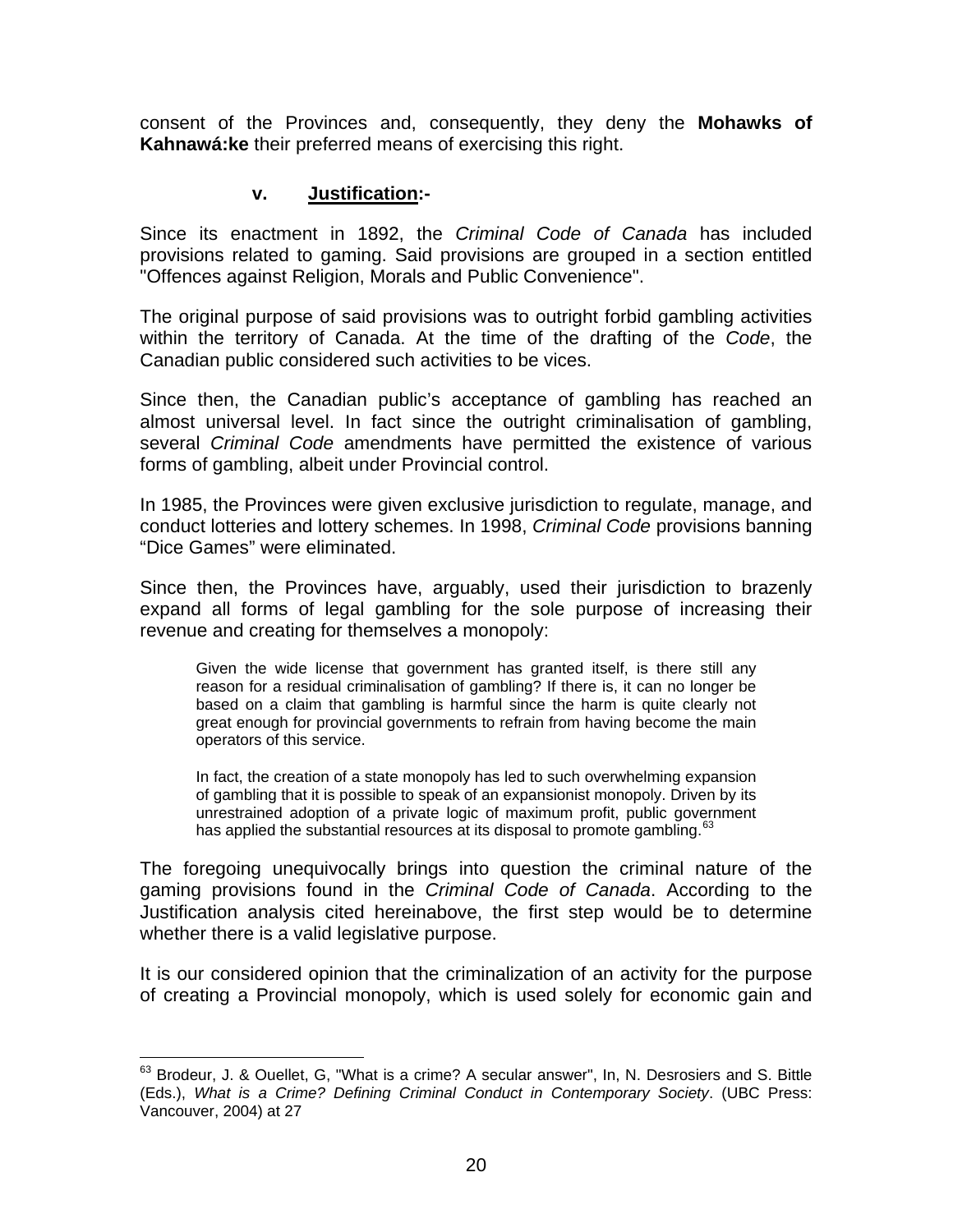which monopoly has been exploited to expand gaming without regard to its ill effects does not constitute a valid legislative purpose.

In any event, the provisions in the *Criminal Code of Canada* regarding gaming cannot be said to meet the **"Minimal Infringement Test"** in view of the undisputed and irrefutable fact that the **Mohawks of Kahnawá:ke** have never been fairly compensated, nor were they ever consulted concerning said provisions and their amendments.

It is arguable that, in granting the Province of Quebec an exclusive monopoly over gaming, to the detriment of the **Mohawks of Kahnawá:ke**, the honor and integrity of the Crown has been breached; in particular, this is self-evident, when compared to the United States model created to conduct Gaming in the United States (see appendix of the comparative analysis of the United States/Canada Indian Gaming experience). The Federal Government has failed in its **Fiduciary Duty** owed to its **First Nations**, by having not created a mechanism allowing for its **First Nations** to exercise their sovereign claims to conduct gaming on Indian lands and lands reserved for Indians.

## **E) Conclusion:-**

For all the reasons set-out more fully hereinabove, we are of the considered legal opinion that the **Mohawks of Kahnawá:ke** possess the **Aboriginal Right** to carry out gaming, and the facilitation and regulation of gaming by virtue of section 35(1) of the *Canada Constitution Act*, 1982. More particularly, they satisfy the first part of the **"Three Part Test"**, as established by the Supreme Court in *Van Der Peet*, and the remainder of the **"Three Part Test"**, as established by the same Court in *Sparrow*.

Consequently, it is our considered legal opinion that the evidentiary onus placed on the **Mohawks of Kahnawá:ke** to demonstrate their claimed **Aboriginal Right** can be discharged by reason of their unquestionable factual, cultural and historical ties to gaming, the whole as is more fully described in Section I hereof.

Based on the foregoing, it can be concluded that the provisions of the *Criminal Code*, with respect to the gaming activities of the **Mohawks of Kahnawá:ke** would not apply to them, to the extent that these provisions of the *Criminal Code* would be inconsistent with the exercise of their **Aboriginal Rights**, as protected by section 35(1) of the *Canada Constitution Act, 1982*.

As an addition to the *Criminal Code* amendments of 1985, the Federal Government could have easily recognized the sovereign claims of **First Nations**  to conduct and to facilitate gaming as part of their economic development. This fundamental recognition, had it been given, would have bolstered and given genuine meaning to the Federal Government's goal of creating "self-sufficiency" among Canada's **First Nations**.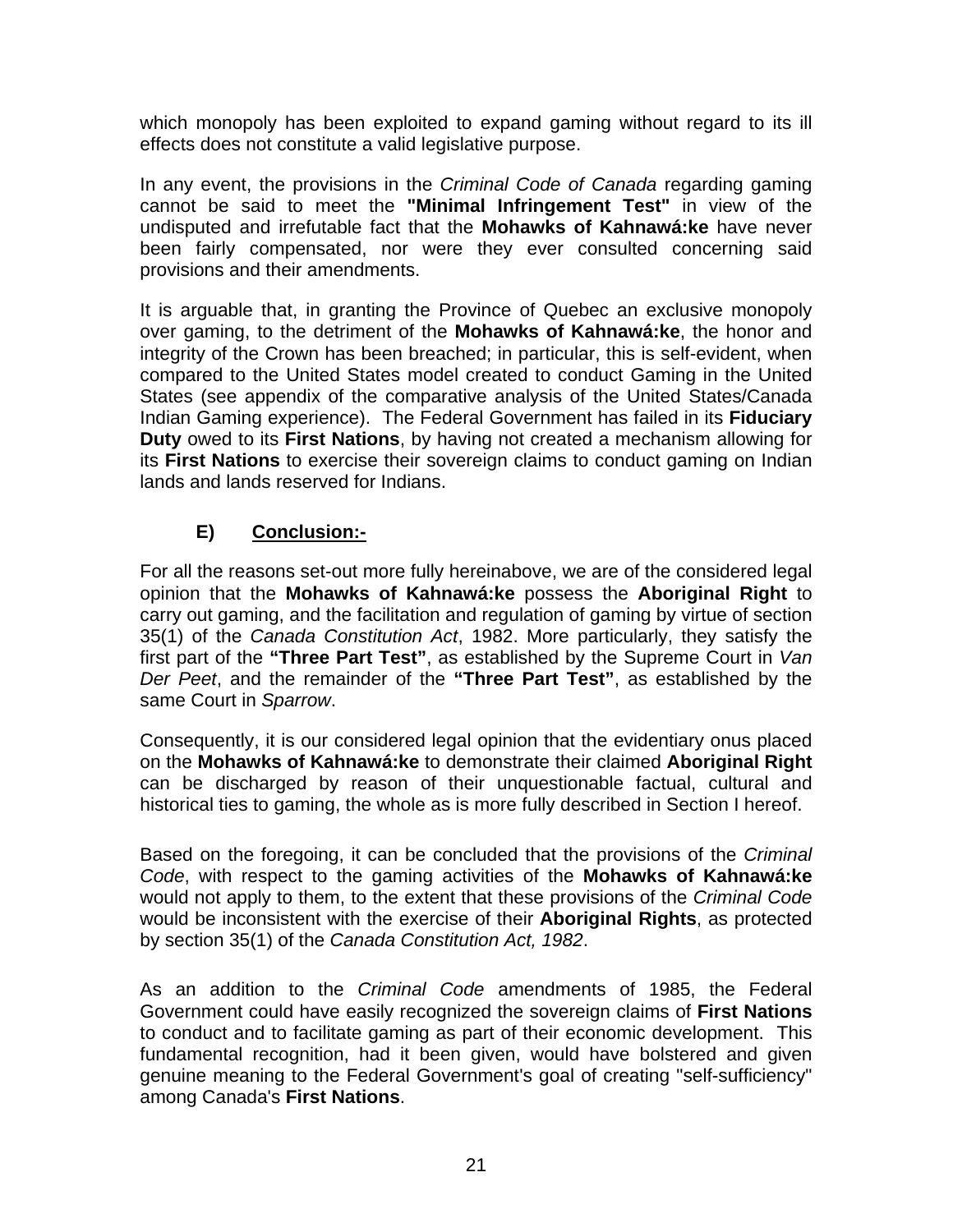On the basis of the foregoing, the **Mohawks of Kahnawá:ke** can achieve recognition of their **Aboriginal Right** to carry out gaming and the facilitation and regulation of gaming by way of negotiations with both the Federal government and the Provincial government of Quebec, without being obliged to have their **Aboriginal Right** recognized and affirmed by the Supreme Court of Canada.

#### **III. ESTABLISHING THE LEGAL RIGHT OF THE MOHAWKS OF KAHNAWÁ:KE TO CARRY OUT GAMING AND THE FACILITATION AND REGULATION OF GAMING PURSUANT TO A PROCESS OF NEGOTIATION WITH THE GOVERNMENTS OF CANADA AND/OR QUEBEC:-**

It is important to emphasize that, while useful in allaying concerns regarding the legal status of gaming activities currently being conducted on Kahnawá:ke territory, a legal opinion outlining the legal arguments to be made in favour of the Mohawks in the event of prosecution for said activities, necessarily provides only a partial solution to the underlying problem; namely the lack of clarity regarding the legal status of Kahnawá:ke internet gaming. This is because it provides one side of what would be a two-sided court proceeding. In other words, it presents the arguments of the Mohawks in the event of prosecution, but of course it does not provide any answer to the ultimate outcome of said prosecution.

On the other hand, an Agreement with the Governments of Quebec and/or Canada would represent a genuine solution to the problem as it would provide legal sanction to the internet gaming operations currently being conducted on Mohawk territory and would consequently provide genuine reassurance to actual and/or potential gaming entities involved in public offerings of their securities on recognized world stock exchanges, whose servers are being hosted on lands situated within the territory known as the **Mohawk Territory of Kahnawá:ke**. In contemplating an agreement with either level of Government, the challenge is to pursue an arrangement that would render the **Mohawks of Kahnawá:ke** immune from the relevant provisions of the *Criminal Code of Canada,* that render gaming activity illegal.

#### **A) The Nature of the "Fiduciary Duty" owed to Canada's First Nations peoples by the Governments of Canada and Quebec:-**

Any discussion of an Agreement with the Federal and/or Provincial Governments must, by necessity, be carried out in the context of the overriding **"Fiduciary Duty"** owed by the Governments of Canada and Quebec to **First Nations** peoples. It is a well-established principle of Canadian law that the Government of Canada owes a **"Fiduciary Duty"** to Canada's **First Nations** Peoples.[64](#page-21-0) It is, furthermore, arguable that the Provinces, as well, owe a **"Fiduciary Duty"** to **First Nations** peoples. In practical terms, this duty requires that the

<span id="page-21-0"></span><sup>&</sup>lt;u>.</u> <sup>64</sup> *Guerin* v*. The Queen* [1984] 2 S.C.R. 335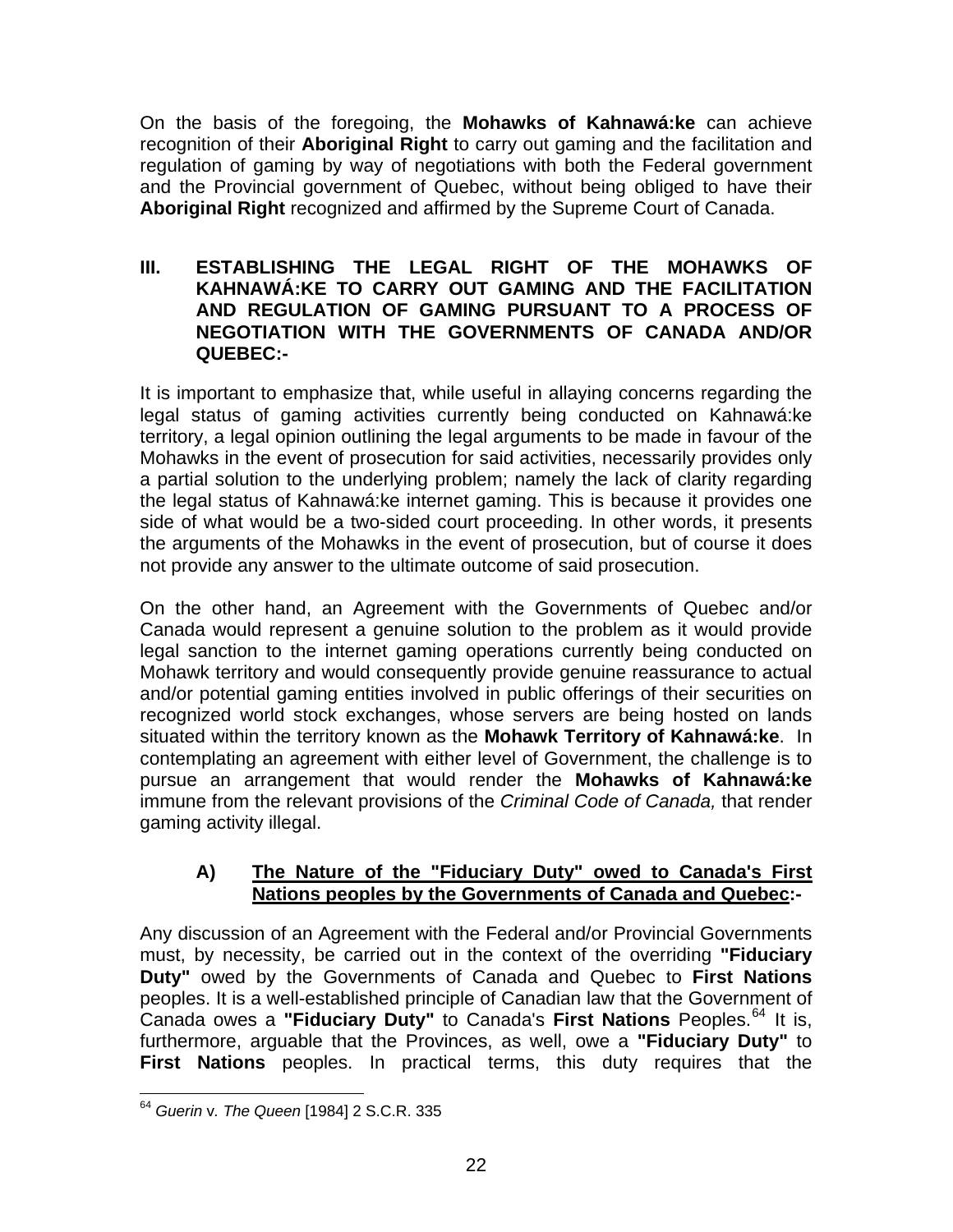Governments of Canada and Quebec respect, and pursue, the interests of Aboriginal Peoples. It is a well-known and unfortunate fact of history that **First Nations** Peoples have suffered to a disproportionate degree from economic disadvantage. As the experience of gaming enterprises among Native groups in the United States has demonstrated, gaming provides the prospect of economic renewal and independence to **"Native Peoples".** Indeed, the positive economic effects of Internet Gaming among the **Mohawks of Kahnawá:ke** have already been felt and the prospect for future prosperity stemming from these economic activities is real. Accordingly, it is in the very nature of the **"Fiduciary Duty"** owed by the Governments of Quebec and Canada, that they take proactive steps to develop a legal framework by which the **Mohawks of Kahnawá:ke** may pursue internet gaming activities in order to provide for their own economic selfsufficiency and sustainability.

It is important to point out that the Federal Government, in particular, has repeatedly affirmed its commitment to pursuing the interests and welfare of Canada's **First Nations** peoples. In November 1996 the **"Royal Commission on Aboriginal Peoples"** issued a report, which provided a number of recommendations to the Federal Government in regard to its relationship with **First Nations** peoples.<sup>[65](#page-22-0)</sup> The most significant of the Report's recommendations related to the Federal Government's responsibility to promote and facilitate Native self-government, and economic self-sufficiency. Pursuant to the Report, the Federal Government launched, in 1997, its **"Aboriginal Action Plan"**[66](#page-22-1) aimed at implementing the Report's recommendations $67$  and economic welfare. By virtue of this program, the government affirmed its commitment to promoting Aboriginal self-government and economic welfare. This dual commitment to selfgovernment and economic welfare has, moreover, been re-affirmed since by the Federal Government on an ongoing basis, and in detail.<sup>[68](#page-22-3)</sup>

#### **B) Models for a prospective Agreement between Canada and/or Quebec and the Mohawks of Kahnawá:ke:-**

#### **i. An Agreement based on existing provisions of the**  *Criminal Code of Canada***:-**

Section 207(1)(a) of the *Criminal Code* of Canada empowers the Provinces to "manage" gaming. Accordingly, it would be possible to envisage an arrangement whereby the Government of Quebec would authorize the **Mohawks of Kahnawá:ke** to lawfully carry out (i.e. regulate and facilitate) internet gaming

<sup>&</sup>lt;u>.</u>  $65$  For a review of the Report's findings, see

<span id="page-22-2"></span>

<span id="page-22-1"></span><span id="page-22-0"></span><http://www.parl.gc.ca/information/library/PRBpubs/prb9924-e.htm><br>
<sup>66</sup> [http://www.ainc-inac.gc.ca/gs/chg\\_e.html](http://www.ainc-inac.gc.ca/gs/chg_e.html) 67 Self-government is an Aboriginal Right enshrined in s.35 of the Canadian Constitution and recognized by the Federal Government of Canada in 1995; See statement, [http://www.ainc](http://www.ainc-inac.gc.ca/pr/pub/sg/plcy_e.html)[inac.gc.ca/pr/pub/sg/plcy\\_e.html](http://www.ainc-inac.gc.ca/pr/pub/sg/plcy_e.html)

<span id="page-22-3"></span>See, for example [http://www.ainc-inac.gc.ca/ch/rcap/sg/sh67\\_e.html](http://www.ainc-inac.gc.ca/ch/rcap/sg/sh67_e.html)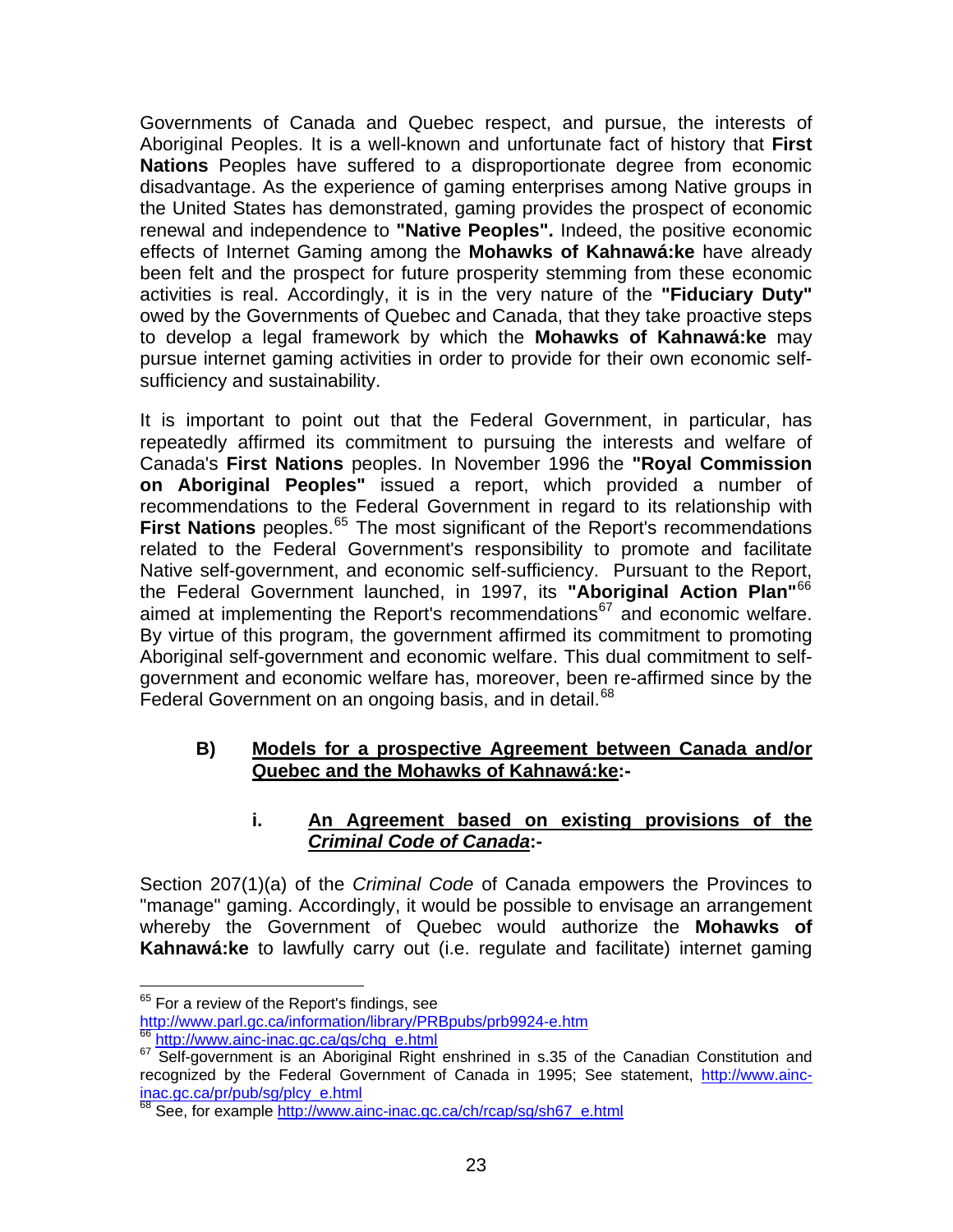activities while the Provincial Government would itself nominally "manage" said activities. Management would, of course, entail the most minimal intervention required to satisfy the definition of that term in the *Criminal Code*.

It is important to point out that s.207(1)(a) requires that said activities be carried out within the Province in question, and that in the *Earth Lottery*[69](#page-23-0) case the PEI Court of Appeal held that the internet gaming activity in question did not fall under the exemption set out in s.207; namely that the activity be carried out wholly within the Province. However, the facts in issue involved significant amounts of activity (i.e. servers, computers…etc) located out of Province, and the ruling was issued at the Provincial Appellate, and it provided minimal analysis of the issues in question. If the Court's ruling stands, as it would appear based on the Court's reasoning, for the principle that internet gaming, in general, does not fall under the exemptions set out in the *Criminal Code*, this would mean that internet gaming, even where it is carried out directly by a Province, would be illegal. An interpretation of this nature would run contrary to the entire goal and purpose behind the Federal Government's delegation of gaming powers to the Provinces. In other words, since the gaming provisions were drafted before the emergence of the internet, a logical interpretation of said provisions would require the inclusion of internet based gaming within the scope of the Provinces' jurisdiction, since the Federal Government clearly intended for the Provinces to have reasonably wide-ranging jurisdiction over gaming.

It is arguable that the **Mohawks of Kahnawá:ke** would be able to satisfy the conditions set out in the **"Test"** in s. 207(1)(a) if they would be able to demonstrate that the majority of the activity in question (i.e. computer servers, staff…etc.) is located in Quebec. Moreover, it is unlikely that an Agreement brokered with the Government of Quebec would be challenged in the courts.

#### **ii. An Agreement based on s.35(1) of the** *Canada Constitution Act, 1982***:-**

The **Mohawks of Kahnawá:ke** can also opt to seek an Agreement on the basis of their acquired rights to carry out gaming by virtue of s.35(1) of the Canadian Constitution interpreted in light of the Tests set out by the Supreme Court of Canada and in light of their culture and history of gaming. It would be in the best interests of the Federal Government and the Government of Quebec to conclude an Agreement with the **Mohawks of Kahnawá:ke** as it would establish clear boundaries to their gaming activity, and ensure that said activity would be carried out in a regulated and monitored manner.

<span id="page-23-0"></span> $\overline{a}$ <sup>69</sup> *Reference Re: Earth Future Lottery* [2002] P.E.I.J. No. 34 (QL)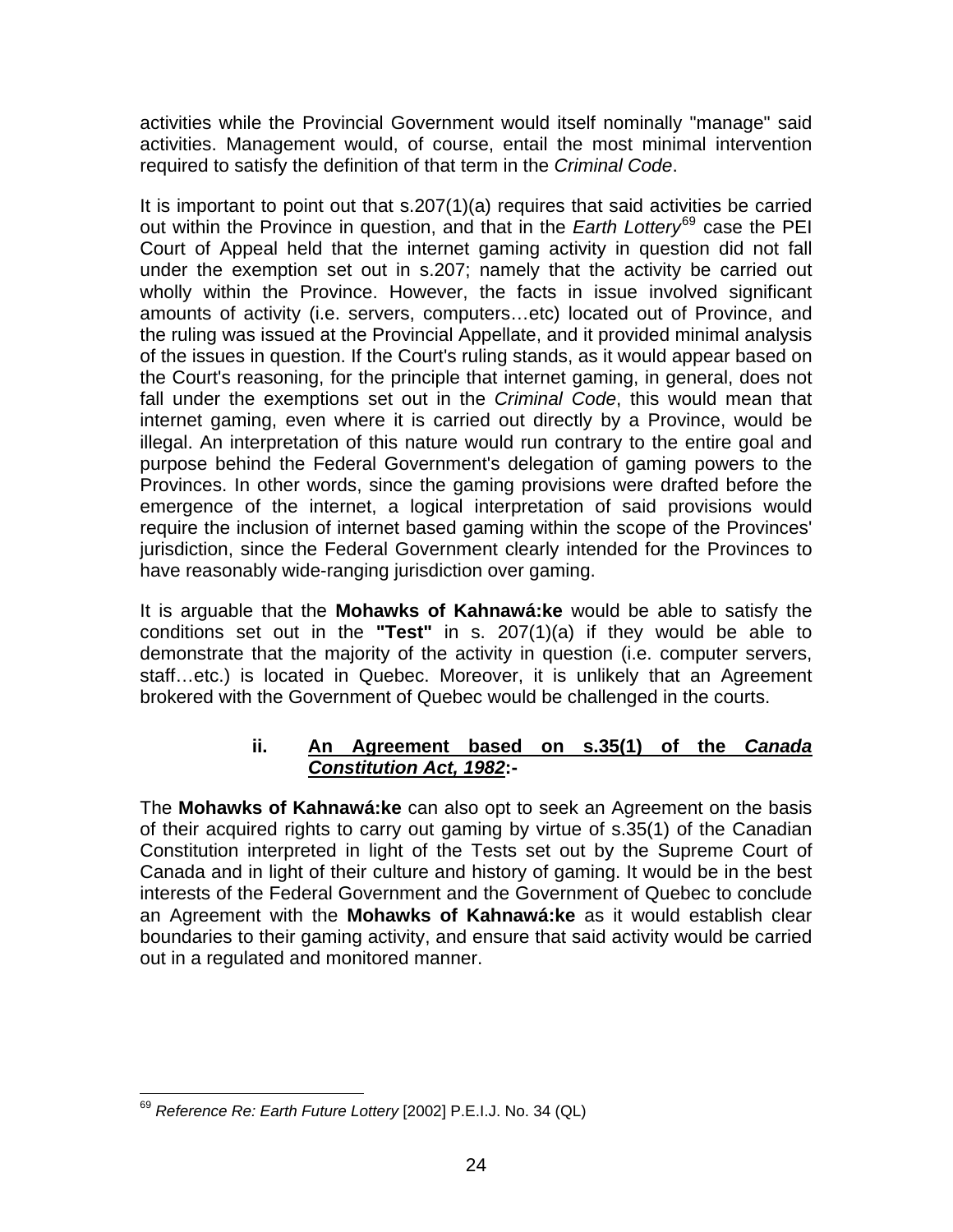The *Agreement Respecting Police Services in the Kahnawá:ke Territory* provides a valuable model, as it is based upon governmental recognition of an existing **Aboriginal Right.** A tri-partite Agreement entered into in 1995 by the **Mohawks of Kahnawá:ke** and the Governments of Quebec and Canada, the "**Policing Agreement"** recognizes the Mohawks' authority to manage their own internal policing services. Along the same lines, it is possible to envision an Agreement whereby the Governments of Canada and Quebec would recognize the **Aboriginal Right** of the Mohawks to carry out gaming.

#### **iii. An Agreement based on Amendments to the** *Criminal Code***:-**

A more ambitious option to pursue would be an Agreement involving amendment of the *Criminal Code of Canada*. An amendment of this nature would likely take the form of a sub-provision under s.207 thereof, providing the Federal Government with the discretion to issue gaming licenses, at will. In other words, the Federal Government would obtain Parliamentary assent to an amendment to the *Criminal Code*, which amendment would enable the provision of a gaming license directly to the **Mohawks of Kahnawá:ke**. Needless to say, this would represent the "path of most resistance" as it would require the consent of Parliament and would focus an unnecessary degree of attention and scrutiny, both domestic and international, on this "Mohawk" issue.

#### **iv. An Agreement pursuant to The Canada/Kahnawá:ke Inter-Governmental Relations Act:-**

In further bolstering the Federal Government's commitment and self-assumed responsibility towards the **Mohawks of Kahnawá:ke**, it is important to point out that it has engaged, over the past few years, in repeated efforts to redefine its relationship with them in a manner that fulfills their Fiduciary obligations. In particular, it began the process to enact a *Canada/Kahnawá:ke Intergovernmental Relations Act,* which is meant to replace the *Indian Act* as regards the **Mohawks of Kahnawá:ke**. The *Draft Umbrella Agreement with Respect to Canada/Kahnawá:ke Intergovernmental Relations Act[70](#page-24-0)*, concluded in 2001, sets out twenty seven (27) areas of jurisdiction in which the **Mohawks of Kahnawá:ke** would be empowered to legislate, free of the requirement to seek and obtain Federal Governmental approval. One of these, as set out in s.9(w) of the *Draft Agreement*, is gaming.[71](#page-24-1) Accordingly, it is clear that the Federal Government has acknowledged its duty to ensure economic welfare and genuine self-government for the **Mohawks of Kahnawá:ke**. Further, the specific reference to gaming in the *Draft Agreement* reinforces the timely nature of an Agreement between the **Mohawks of Kahnawá:ke** and the Federal Government regarding jurisdiction over gaming. As provided for under the *Draft Agreement*,

 $\overline{a}$ 

<span id="page-24-1"></span><span id="page-24-0"></span><sup>&</sup>lt;sup>70</sup> [http://www.ainc-inac.gc.ca/pr/agr/umb\\_e.pdf](http://www.ainc-inac.gc.ca/pr/agr/umb_e.pdf)<br><sup>71</sup> For further details, see *Ibid*, the *Draft Agreement*; and [http://www.ainc](http://www.ainc-inac.gc.ca/pr/agr/jpr_e.html)[inac.gc.ca/pr/agr/jpr\\_e.html](http://www.ainc-inac.gc.ca/pr/agr/jpr_e.html)